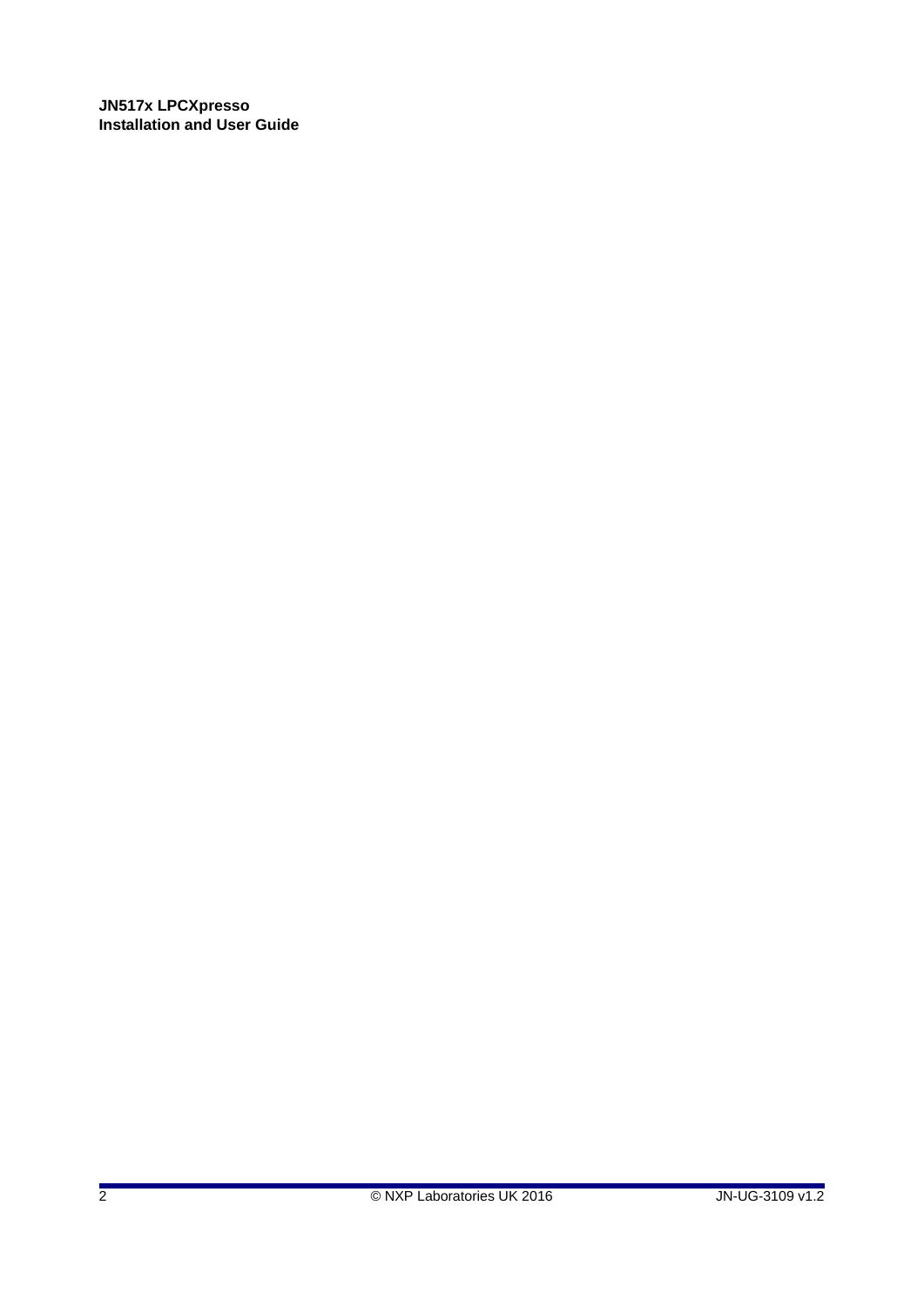# **Contents**

|    | <b>Preface</b>                                     | 5              |
|----|----------------------------------------------------|----------------|
|    | Organisation                                       | 5              |
|    | Conventions                                        | 5              |
|    | <b>Acronyms and Abbreviations</b>                  | 6              |
|    | <b>Related Documents</b>                           | 6              |
|    | <b>Support Resources</b>                           | 6              |
|    | <b>Trademarks</b>                                  | 6              |
| 1. | <b>Introduction and Installation</b>               | 7              |
|    | 1.1 LPCXpresso for JN517x                          | $\overline{7}$ |
|    | 1.2 JN517x Plug-ins for LPCXpresso                 | 8              |
|    | 1.2.1 Plug-in Archive Contents                     | 8              |
|    | 1.2.2 Plug-in Installation                         | 9              |
|    | 1.3 Directory Structure                            | 14             |
|    | 1.4 Basic Workflow                                 | 15             |
|    | 1.5 Basic LPCXpresso Features                      | 16             |
|    | 1.5.1 Starting LPCXpresso                          | 16             |
|    | 1.5.2 Workspace                                    | 16             |
|    | 1.5.3 Perspectives                                 | 16             |
|    | 2. Developing an Application                       | 17             |
|    | 2.1 Starting a Project                             | 17             |
|    | 2.2 Building a Project                             | 20             |
|    | 2.3 Loading an Application into a JN517x Device    | 21             |
|    | 2.4 Creating and Using a Run Configuration         | 24             |
|    | 3. Debugging an Application                        | 27             |
|    | 3.1 SWD Debugging                                  | 27             |
|    | 3.1.1 Preparing for Debug                          | 27             |
|    | 3.1.2 Connecting PC to JN517x Device for Debugging | 28             |
|    | 3.1.3 Launching the Debugger                       | 29             |
|    | 3.2 Serial Wire Viewer (SWV) Trace                 | 30             |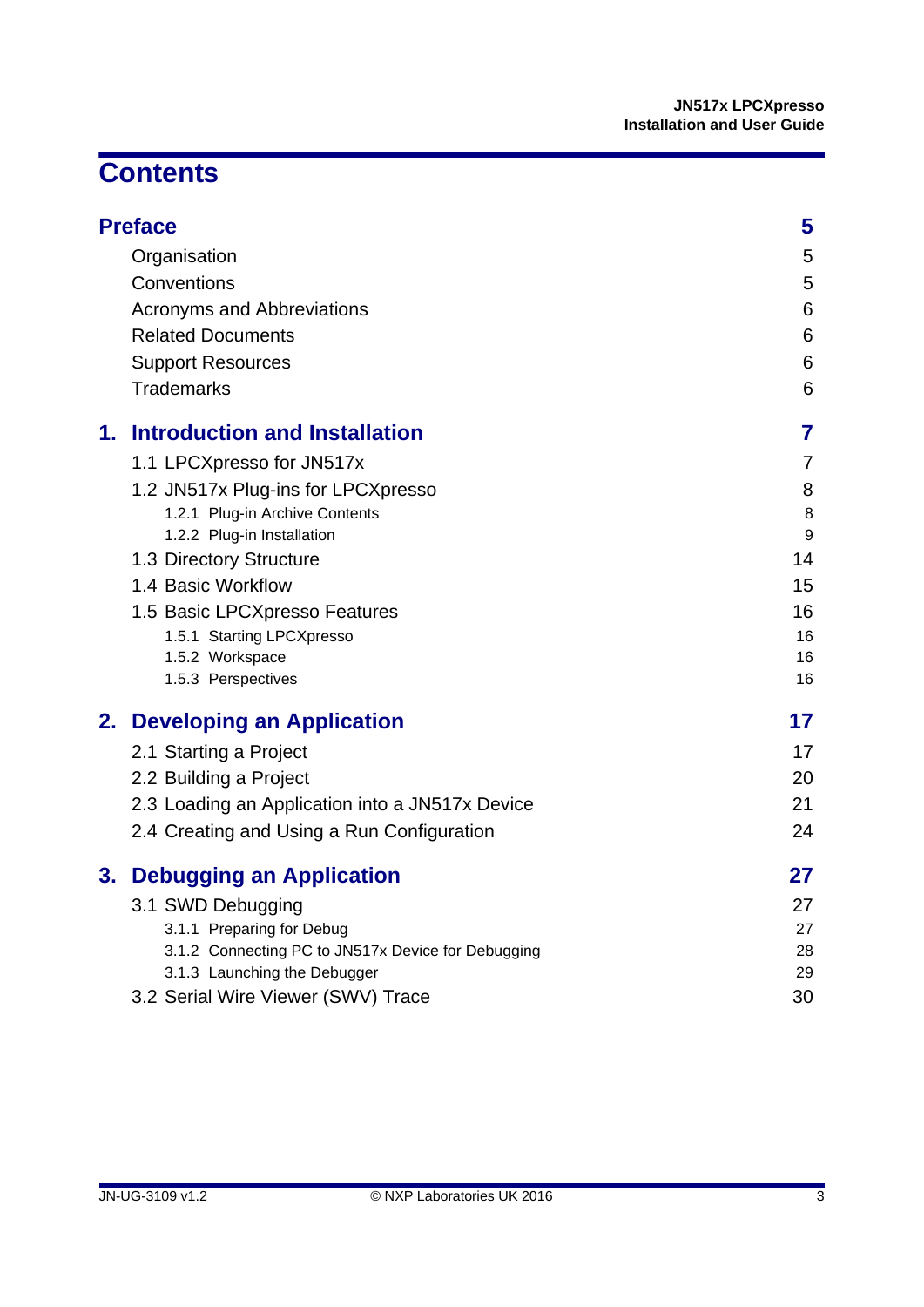| <b>Appendices</b>                                        | 31 |
|----------------------------------------------------------|----|
| A. Identifying the PC Communications Port Used           | 31 |
| <b>B. Creating and Using Serial Terminals</b>            | 31 |
| <b>B.1 Creating/Enabling a Terminal Tab</b>              | 32 |
| B.2 Including a Terminal Tab in a Run Configuration      | 33 |
| C. Reading the Contents of Flash Memory and EEPROM       | 34 |
| D. Installing the FTDI Device Driver for USB Connections | 35 |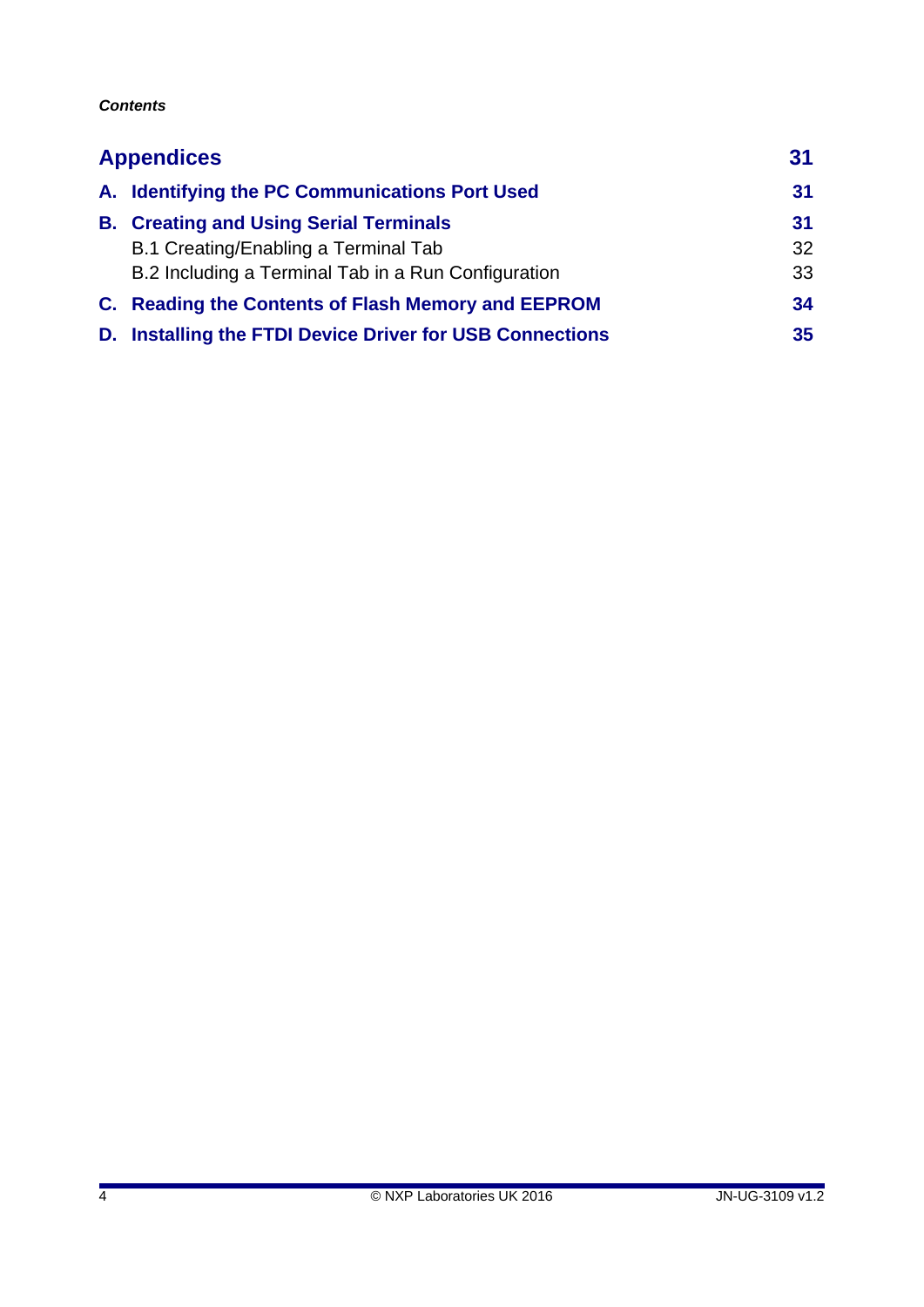# <span id="page-4-0"></span>**Preface**

This manual describes the use of the NXP LPCXpresso Integrated Development Environment (IDE) to develop applications for the NXP JN517x family of wireless microcontrollers.



**Note:** LPCXpresso is fully detailed in its own documentation set, available from the NXP web site (see [Support Resources](#page-5-2) on page [6](#page-5-2)). This manual (JN-UG-3109) provides the additional information needed to develop JN517x applications within LPCXpresso.

# <span id="page-4-1"></span>**Organisation**

This manual consists of three chapters and four appendices, as follows:

- [Chapter 1](#page-6-2) introduces LPCXpresso and provides installation instructions for the plug-ins that are required for developing JN517x applications
- Chapter 2 describes how to develop a JN517x application in LPCXpresso starting from an NXP Application Note
- [Chapter 3](#page-26-3) describes how to debug a running JN517x application via LPCXpresso
- The [Appendices](#page-30-3) contain information and procedures that may be useful in using LPCXpresso

# <span id="page-4-2"></span>**Conventions**

Files, folders, functions and parameter types are represented in **bold** type.

Function parameters are represented in *italics* type.

Code fragments are represented in the Courier New typeface.





This is a **Note**. It highlights important additional information.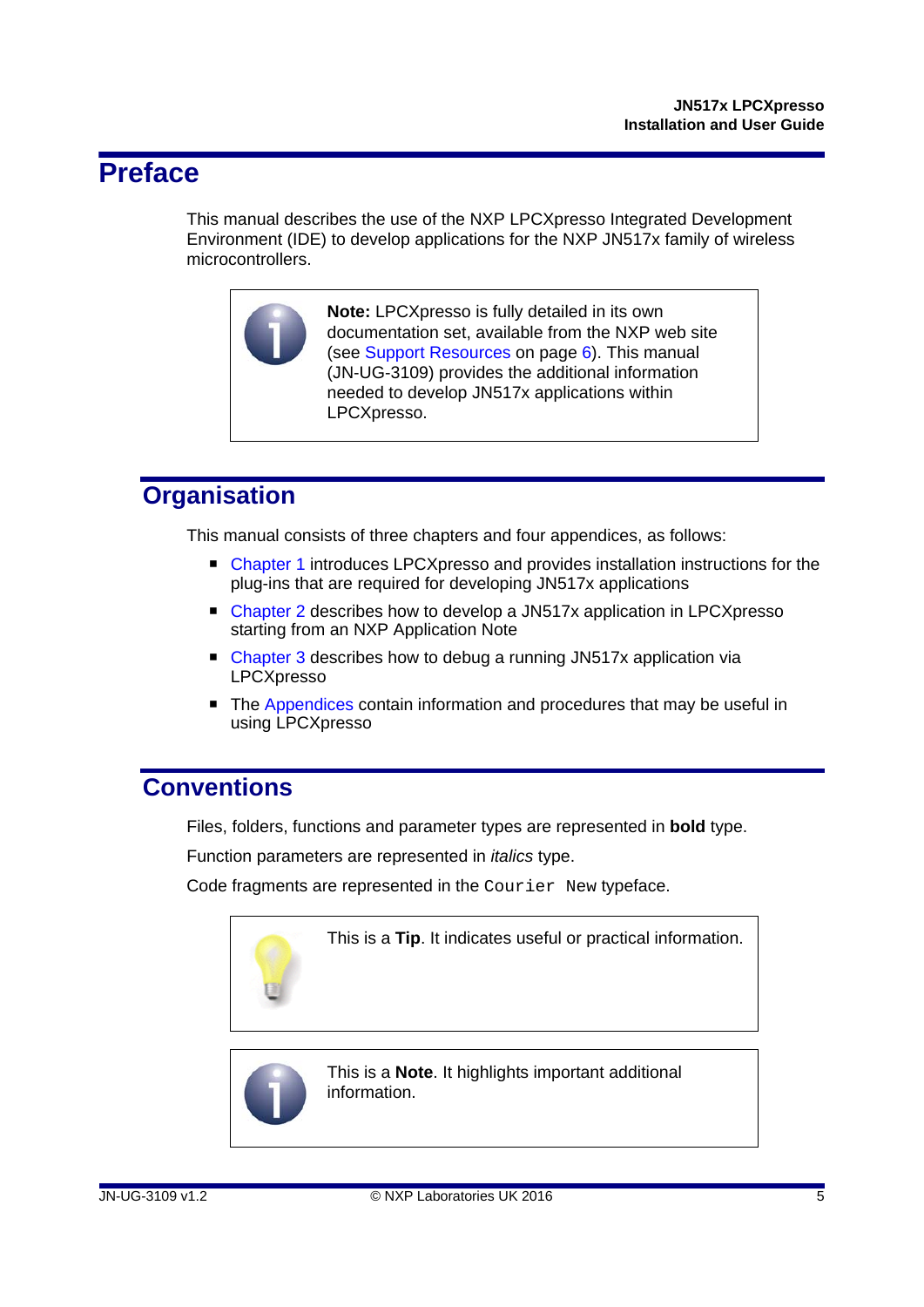

*This is a Caution. It warns of situations that may result in equipment malfunction or damage.*

# <span id="page-5-0"></span>**Acronyms and Abbreviations**

IDE Integrated Development Environment

SDK Software Developer's Kit

### <span id="page-5-1"></span>**Related Documents**

JN517x Data Sheet (JN-DS-JN517x)

LPCXpresso IDE User Guide

LPCXpresso IDE Installation and Licensing Guide

LPCXpresso IDE SWO Trace Guide

### <span id="page-5-4"></span><span id="page-5-2"></span>**Support Resources**

To access online support resources such as SDKs, Application Notes and User Guides, visit the Wireless Connectivity area of the NXP web site:

**www.nxp.com/products/interface-and-connectivity/wireless-connectivity**

All NXP resources referred to in this manual can be found at the above address, unless otherwise stated.

LPCXpresso and its documentation are available from:

#### **www.nxp.com/lpcxpresso**

For information on obtaining and installing the appropriate version of LPCXpresso to develop applications for JN517x chips, refer to [Section 1.1](#page-6-3)

# <span id="page-5-3"></span>**Trademarks**

All trademarks are the property of their respective owners.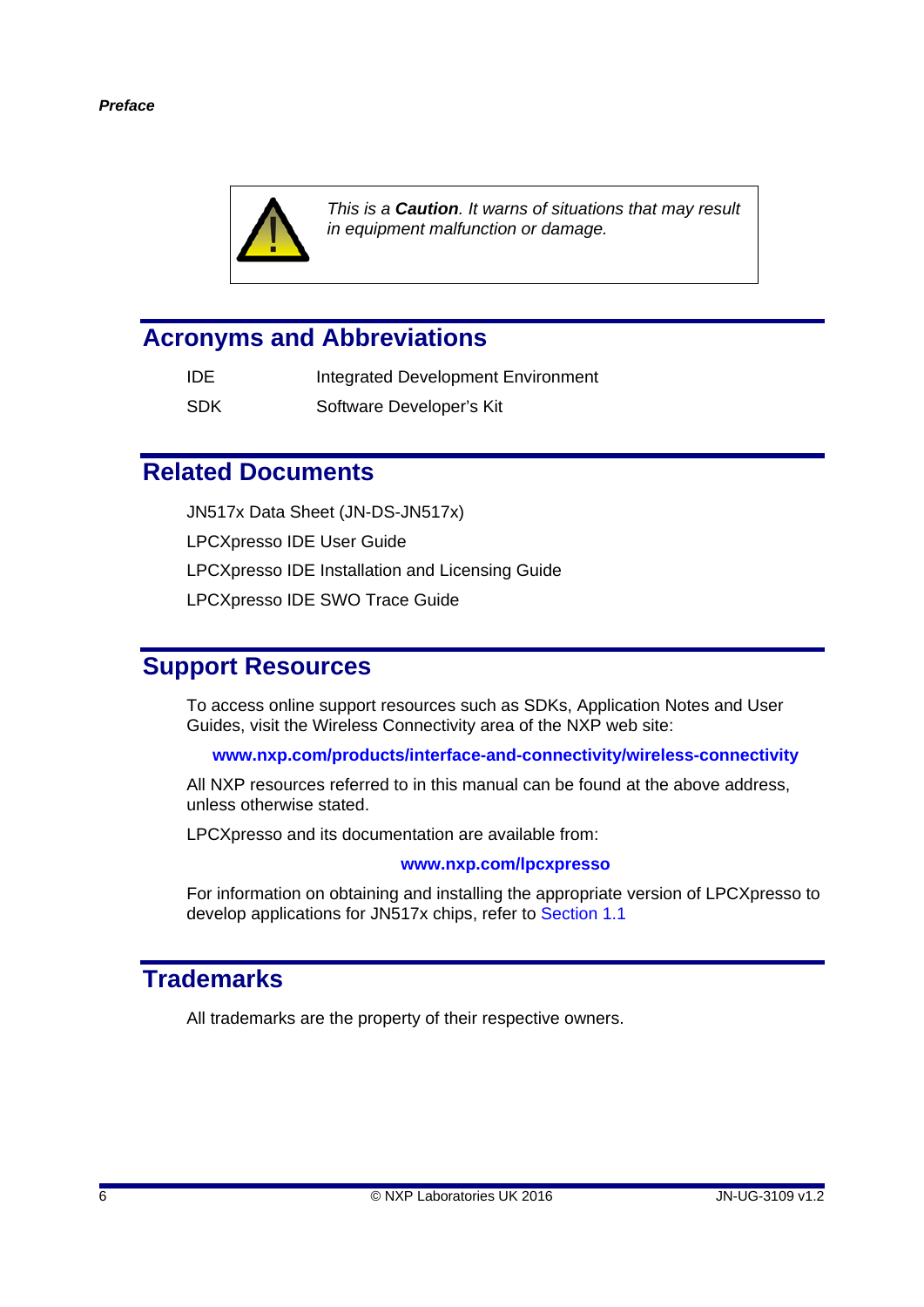# <span id="page-6-2"></span><span id="page-6-0"></span>**1. Introduction and Installation**

The NXP LPCXpresso Integrated Development Environment (IDE) is employed as a platform for the development of wireless network applications to be run on NXP's JN517x family of wireless microcontrollers. LPCXpresso is an Eclipse-based IDE that provides editing, compiling, debug and Flash programming functionality. For information on how to obtain and install LPCXpresso, refer to [Section 1.1](#page-6-1).

# <span id="page-6-3"></span><span id="page-6-1"></span>**1.1 LPCXpresso for JN517x**

LPCXpresso can be obtained from the following NXP web page:

#### **www.nxp.com/lpcxpresso**

In order to develop JN517x applications without limitation, we recommend that you purchase the Pro edition of LPCXpresso. You will also need to install plug-ins for JN517x (see [Section 1.2](#page-7-0)).



*Caution: The recommended version of LPCXpresso to be used with an SDK can be found in the SDK Release Notes. This is the version with which the libraries within the SDK were compiled and verified. Other versions of LPCXpresso may not be compatible with the contents of the SDK and cannot be guaranteed to work or be supported with the JN51xx devices.*

To obtain LPCXpresso and install it on your development machine:

- **1.** If you do not already have a web account with NXP, navigate to **www.nxp.com** and create an account.
- **2.** Sign in to your NXP web account.
- **3.** Navigate to the page **www.nxp.com/lpcxpresso**.
- **4.** Select the **Downloads** tab and then click the **Download** button.
- **5.** Check whether the displayed version is the recommended version indicated in the SDK Release Notes:
	- If it is the recommended version, download it.
	- If it is not the recommended version, click **Previous** and then select the recommended version and download it.
- **6.** Launch the LPCXpresso installer and follow the on-screen instructions. Full installation details are provided in the *LPCXpresso IDE Installation and Licensing Guide*, available on the **Documentation** tab of the above web page.

The development of JN517x applications in LPCXpresso is supported on Microsoft Windows 7 and 8 as well as Linux (but not Mac OS X).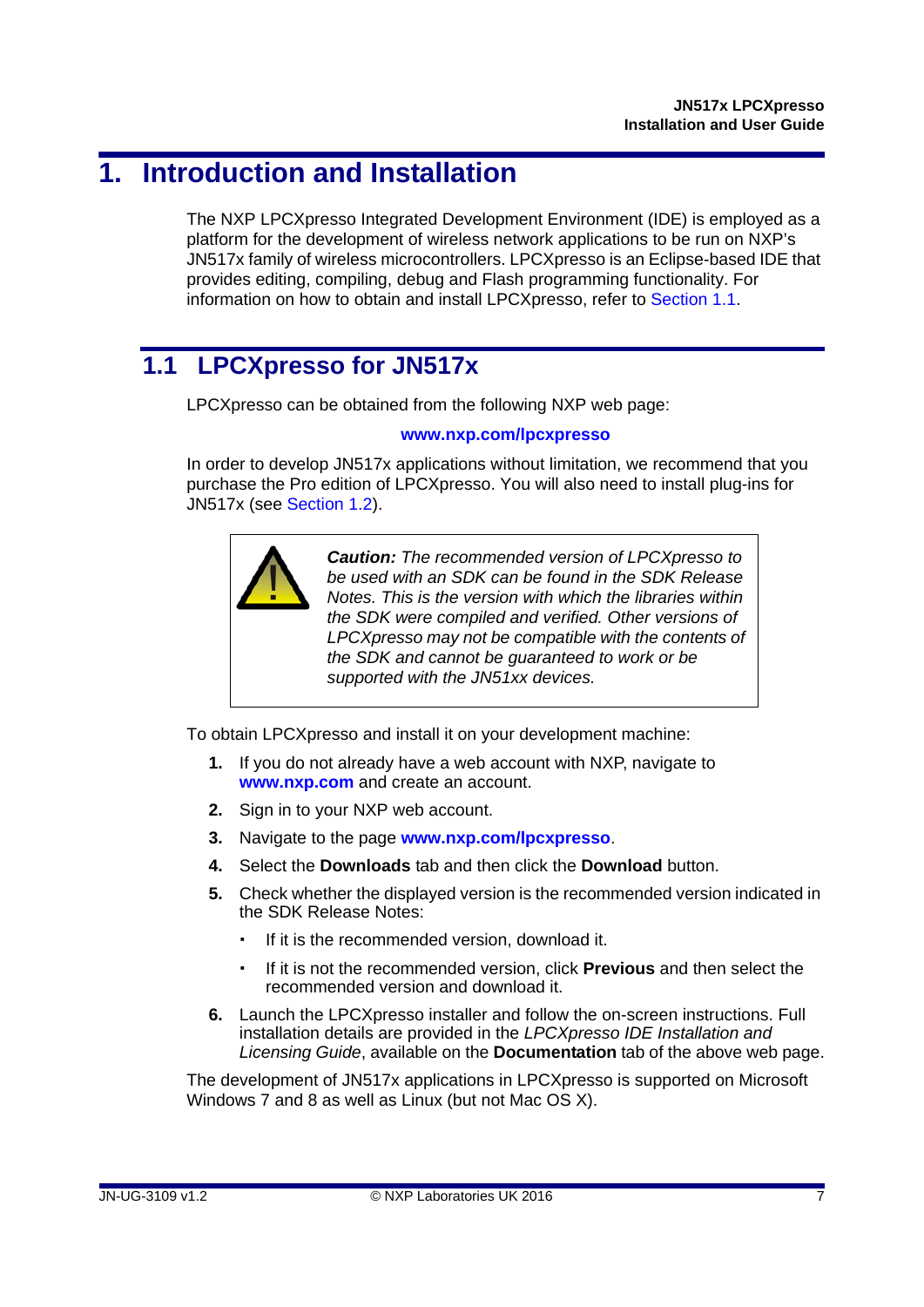Operational details of LPCXpresso are provided in the *LPCXpresso IDE User Guide*, available from the **Documentation** tab of the web page **www.nxp.com/lpcxpresso**. This manual (JN-UG-3109) provides the additional information needed to develop JN517x applications within LPCXpresso.

To develop applications for the JN517x wireless microcontrollers within LPCXpresso, you must install JN517x-specific plug-ins, as described in [Section 1.2](#page-7-0).

# <span id="page-7-0"></span>**1.2 JN517x Plug-ins for LPCXpresso**

Plug-ins are available to allow the development of wireless network applications for the JN517x devices within LPCXpresso. A set of plug-ins is supplied as a JN517x plug-in archive, which basically corresponds to the Software Developer's Kit (SDK) for a particular wireless network protocol together with some additional development tools. This section describes the contents ([Section 1.2.1](#page-7-1)) and installation ([Section](#page-8-0)  [1.2.2\)](#page-8-0) of the plug-in archives.

### <span id="page-7-1"></span>**1.2.1 Plug-in Archive Contents**

A JN517x plug-in archive is available for each supported wireless networking protocol and includes the following individual plug-ins:

- LPCXpresso support for JN517x
- JN517x Flash programmer
- Serial terminal view
- Software Developer's Kit (SDK) for a wireless network protocol, including stack software and Application Programming Interface (API) libraries
- Application Note wizards for the SDK, including source files for example applications (for some SDKs, the Application Notes may be supplied separately)

The first three plug-ins listed above are the same for all protocols. Only the last two (SDK) plug-ins differ between protocols. Therefore, a plug-in archive corresponds to the SDK for a particular protocol.

The JN517x plug-in archives for LPCXpresso have part numbers of the form JN-SW-42xx and are available via the NXP web site (see ["Support Resources" on](#page-5-4)  [page](#page-5-4) 6). For more detailed information about the software components in a particular JN517x plug-in archive, refer to the Release Notes included in the archive.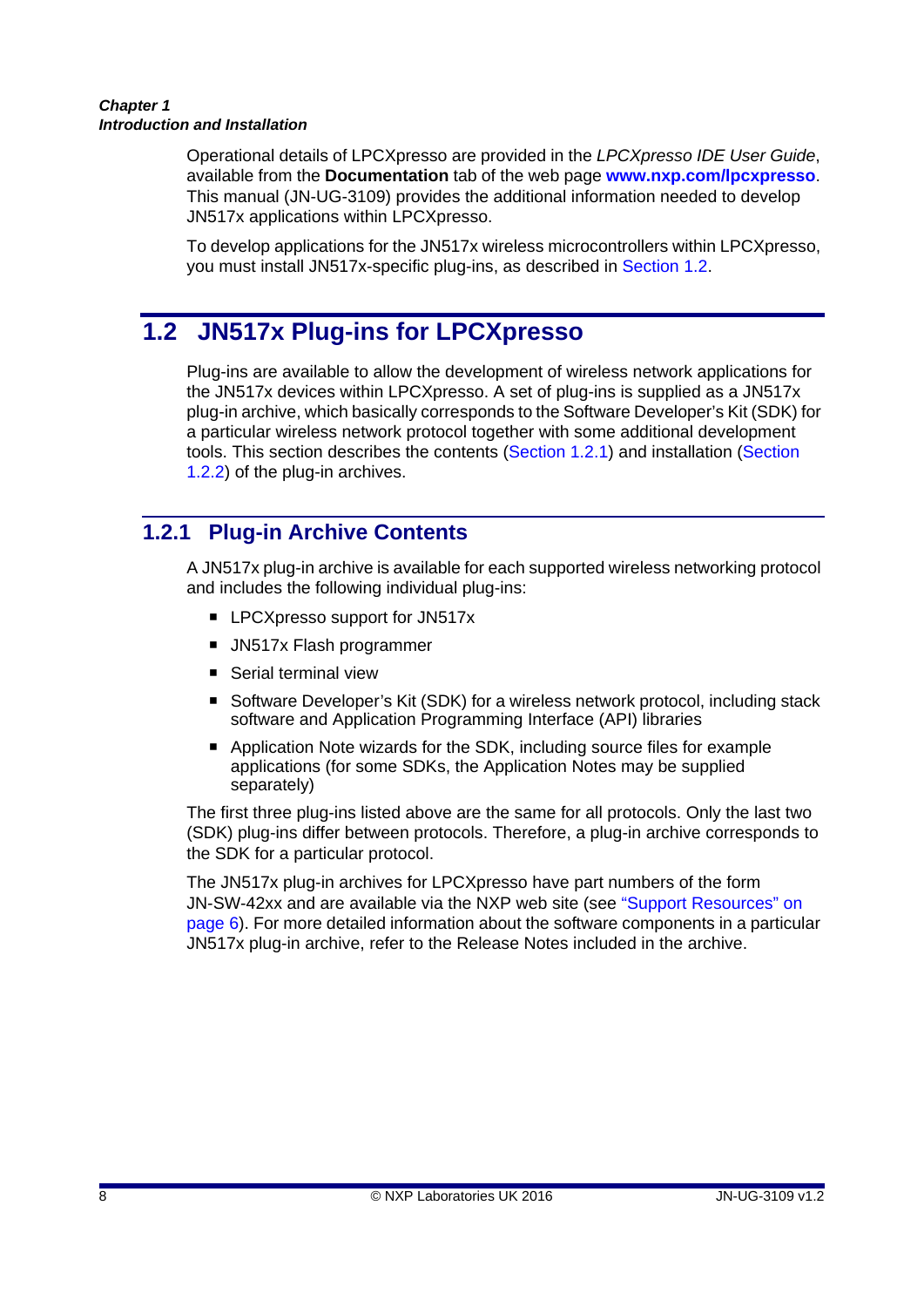### <span id="page-8-0"></span>**1.2.2 Plug-in Installation**

<span id="page-8-1"></span>This section describes how to prepare LPCXpresso for the development of JN517x wireless network applications. This involves installing JN517x-specific plug-ins.

Before proceeding with the installation, note the following:

- You must obtain the appropriate version of LPCXpresso from the NXP web site and install it on your development machine, as described in [Section 1.1](#page-6-1)
- You will need the JN517x plug-in archive (SDK) for your chosen wireless network protocol, which has a part number of the form JN-SW-42xx and can be obtained via the NXP web site (see ["Support Resources" on page](#page-5-4) 6)
- JN517x plug-ins for more than one wireless network protocol can be installed on the same development machine but shared components are only installed once (after the initial installation, subsequent installations will only incorporate the protocol-specific plug-ins, unless newer versions of the shared plug-ins are available)
- When using LPCXpresso on Linux, to ensure that the JN517x plug-ins install their support files correctly in the LPCXpresso application directory, the plug-ins must be installed while running LPCXpresso as root using a command such as:

sudo /usr/local/<lpcxpresso\_install\_dir>/lpcxpresso/lpcxpresso

■ For detailed information about the JN517x plug-in archive to be installed, refer to the Release Notes included in the archive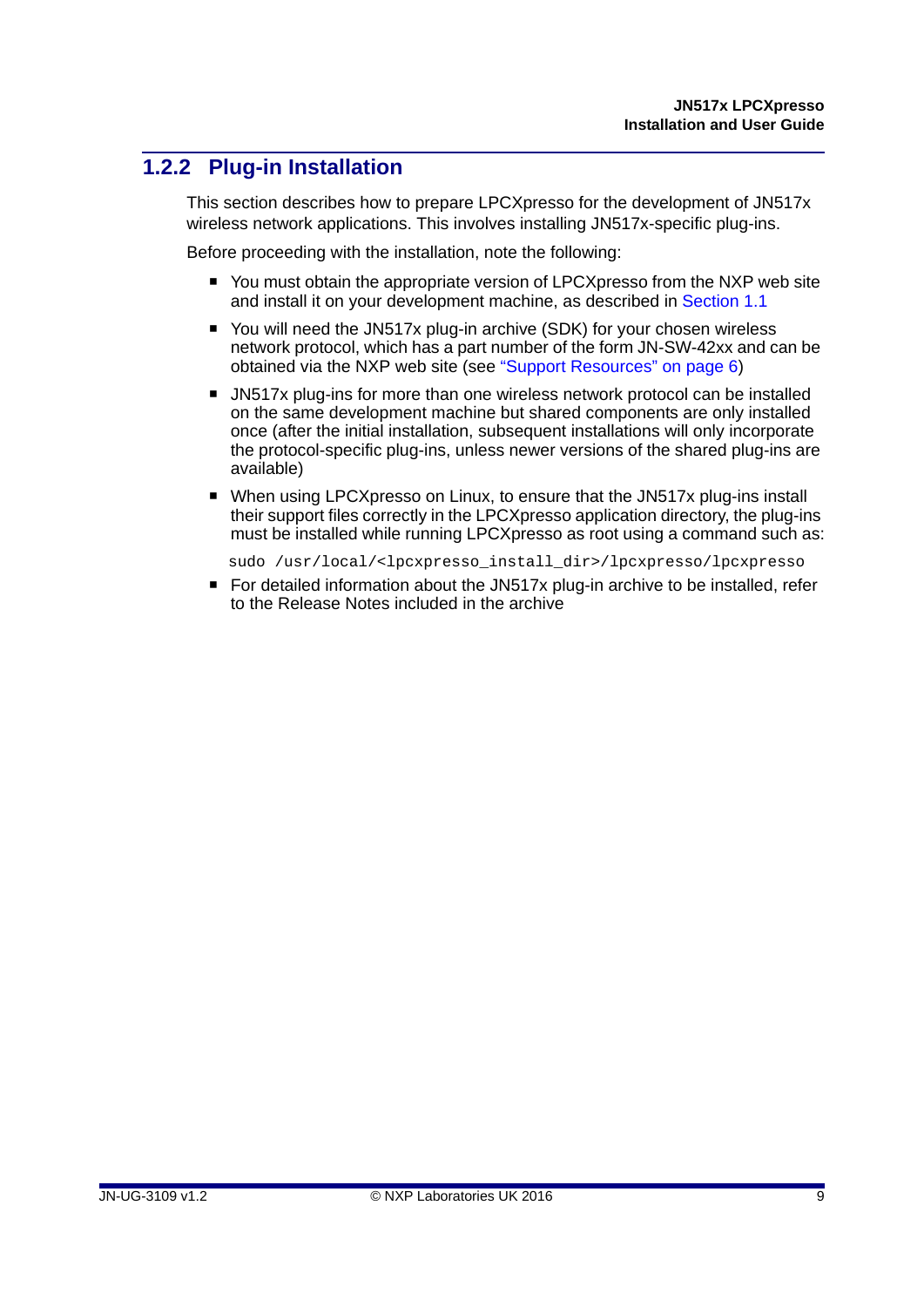Once you have installed LPCXpresso and obtained the required JN517x plug-in archive, install the plug-ins as follows:

- **1.** Start LPCXpresso on your development machine (if using Linux, run LPCXpresso as root, as described in the note on page [9](#page-8-0)).
- **2.** In the **Help** menu of LPCXpresso, select **Install New Software**.



The **Available Software** dialogue box will appear.

**3.** In the **Available Software** dialogue box, click the **Add** button.

| Add<br>Find more software by working with the "Available Software Sites"<br>Version |
|-------------------------------------------------------------------------------------|
|                                                                                     |
|                                                                                     |
|                                                                                     |
|                                                                                     |
|                                                                                     |
|                                                                                     |
| Hide items that are already installed                                               |
| What is already installed?                                                          |
|                                                                                     |
|                                                                                     |
|                                                                                     |

The **Add Repository** dialogue box will appear.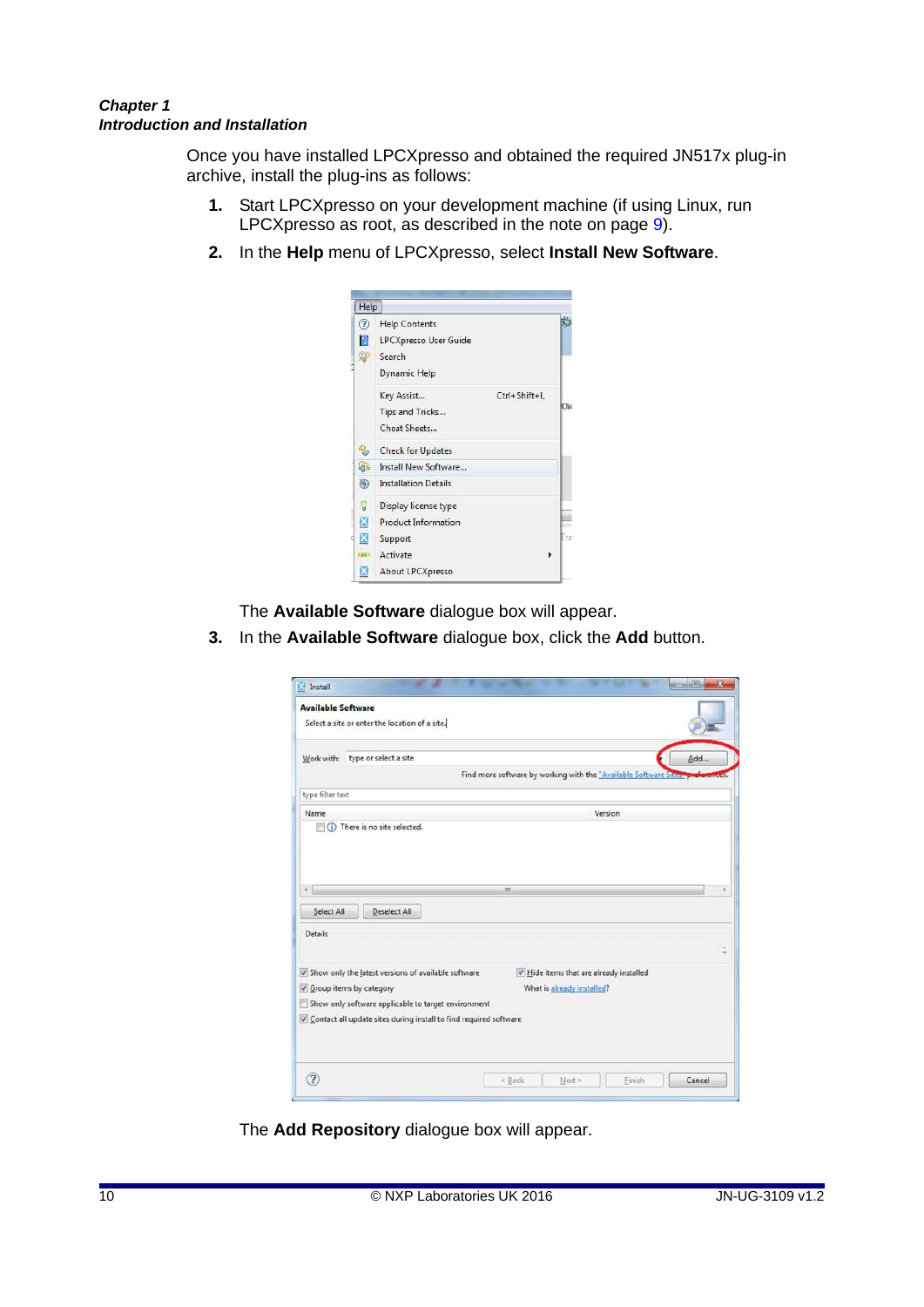**4.** In the **Add Repository** dialogue box, click the **Archive** button, browse for the relevant plug-in archive (e.g. **JN-SW-4263 - IEEE802.15.4 SDK.zip**) and click **Open**, then click **OK**.

| Add Repository    |    |         |
|-------------------|----|---------|
| Name:             |    | Local   |
| Location: http:// |    | Archive |
|                   |    |         |
|                   | OK | Cancel  |

The contents of the plug-in archive are now displayed in the **Available Software** dialogue box.

**5.** In the **Available Software** dialogue box, click the **Select All** button to select all the plug-ins for installation, and then click **Next**.

| X Install                                                                                                                                                                                     |                                                                                | $\Box$<br>$\mathbf{x}$<br>$\overline{a}$ |
|-----------------------------------------------------------------------------------------------------------------------------------------------------------------------------------------------|--------------------------------------------------------------------------------|------------------------------------------|
| <b>Available Software</b><br>Check the items that you wish to install.                                                                                                                        |                                                                                |                                          |
| NXP RFCS JN-SW-4263 Repository - jar:file:/C:/nxp/JN-SW-4263 IEEE 802.15.4 SDK.zip!/<br>Work with:                                                                                            | Find more software by working with the "Available Software Sites" preferences. | Add                                      |
| type filter text                                                                                                                                                                              |                                                                                |                                          |
| Name                                                                                                                                                                                          | Version                                                                        |                                          |
| <b>V 000 NXP RFCS Application Notes</b><br>Þ<br>V 000 NXP RFCS JN-SW-4263 Software Development Kit<br>Þ<br>7 000 NXP RFCS JN51xx Flash Programmer<br>ь<br><b>V 000 NXP RFCS Terminal</b><br>ь |                                                                                |                                          |
| Select All<br><b>Deselect All</b><br><b>Details</b>                                                                                                                                           |                                                                                |                                          |
| Show only the latest versions of available software                                                                                                                                           | Hide items that are already installed                                          |                                          |
| Group items by category                                                                                                                                                                       | What is already installed?                                                     |                                          |
| Show only software applicable to target environment                                                                                                                                           |                                                                                |                                          |
| Contact all update sites during install to find required software                                                                                                                             |                                                                                |                                          |
| $^\mathrm{\textregistered}$                                                                                                                                                                   | < Back<br>Finish<br>Next >                                                     | Cancel                                   |

The **Install Details** dialogue box now appears.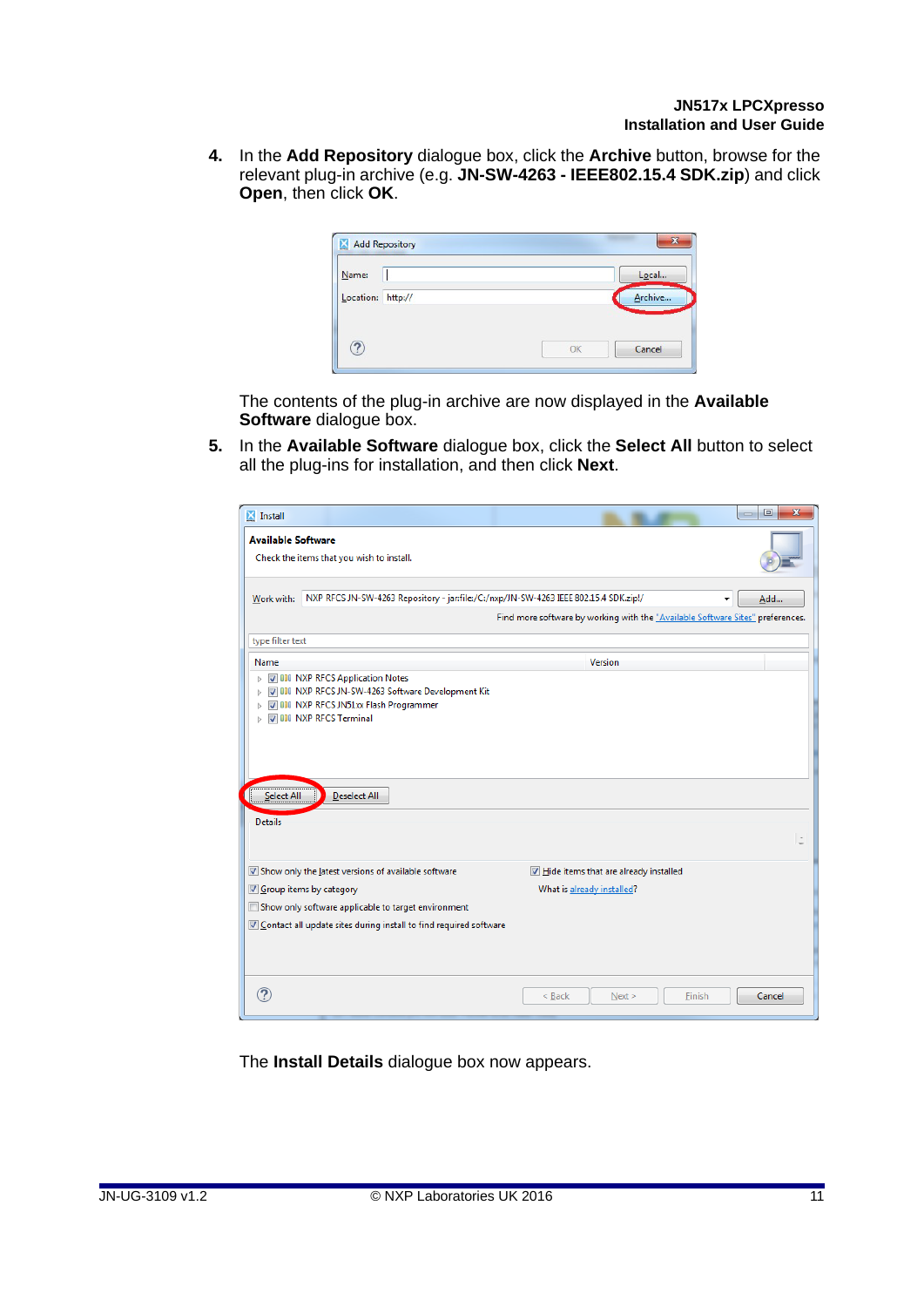**6.** In the **Install Details** dialogue box, click **Next**.

| <b>Install Details</b>                                               |               |                                              |                          |
|----------------------------------------------------------------------|---------------|----------------------------------------------|--------------------------|
| Review the items to be installed.                                    |               |                                              |                          |
| Name                                                                 |               | Version                                      | Id                       |
| NXP JN51xx Programmer                                                |               | 1.1.0.201504300943                           | com.nxp.bs               |
| Target Management Terminal Serial Connector                          |               | 2.1.300.201504300943                         | com.nxp.bs               |
| Target Management Terminal View<br>Target Management Terminal Widget |               | 2.4.100.201504300943<br>3.2.200.201504300943 | com.nxp.bs<br>com.nxp.bs |
|                                                                      |               |                                              |                          |
|                                                                      |               |                                              |                          |
|                                                                      | $^{\rm{III}}$ |                                              | r                        |
|                                                                      |               |                                              |                          |
| $\epsilon$<br>Size: Unknown<br>Details                               |               |                                              |                          |

The **Review Licenses** dialogue box now appears.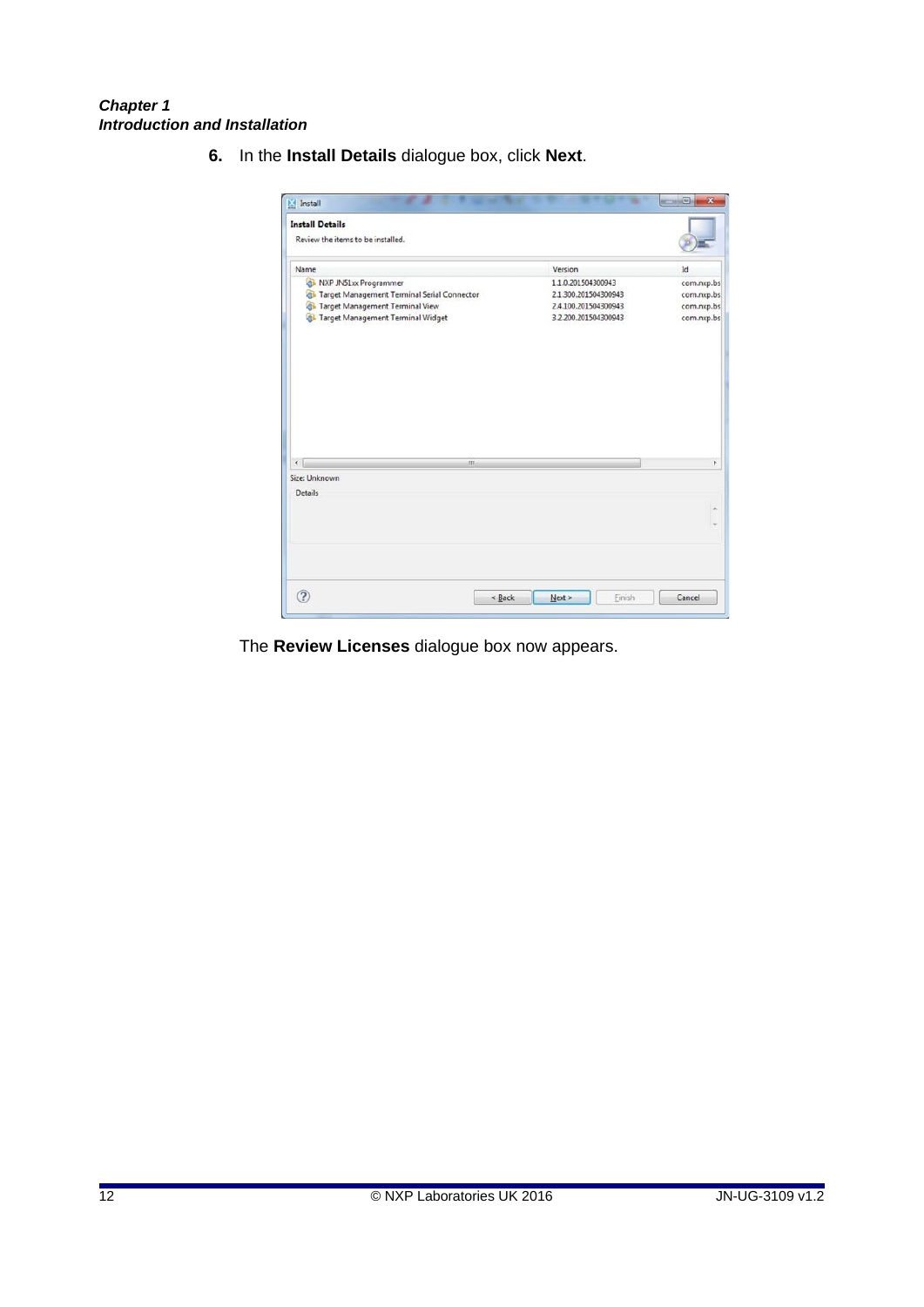**7.** In the **Review Licenses** dialogue box, read the software license agreements and select "I accept the terms of the license agreements" to indicate your acceptance, then click **Finish** to install the plug-ins.

| Licenses:                                                                                                         | License text:                                                                                                                                                                                                                                                                                                                                                                                                                                                                                                                                                                                                                                                                                                                                                                                                                                                                                                                                                           |
|-------------------------------------------------------------------------------------------------------------------|-------------------------------------------------------------------------------------------------------------------------------------------------------------------------------------------------------------------------------------------------------------------------------------------------------------------------------------------------------------------------------------------------------------------------------------------------------------------------------------------------------------------------------------------------------------------------------------------------------------------------------------------------------------------------------------------------------------------------------------------------------------------------------------------------------------------------------------------------------------------------------------------------------------------------------------------------------------------------|
| <b>Eclipse Foundation Software User Agreement</b><br>MPORTANT: Before installing this software carefully read the | IMPORTANT: Before installing this software<br>carefully read the<br>following terms and conditions. This Software<br>End-User License<br>Agreement is a binding agreement between you,<br>the end-user, and<br>NXP B.V. regarding the use of the software<br>accompanying this<br>Agreement, which includes computer software,<br>source code and<br>provided documentation (together "SOFTWARE").<br>By installing,<br>copying or otherwise using the SOFTWARE, you<br>agree to be bound<br>by the terms of this Agreement.<br><b>End User License Agreement</b><br>THIS SOFTWARE IS THE PROPERTY OF NXP B.V.<br>(hereinafter referred<br>to as "NXP"), and COPYRIGHT NXP 2012, ALL<br>RIGHTS RESERVED.<br>UNDER NO CIRCUMSTANCES IS THIS SOFTWARE<br>OR ANY DERIVATIVE WORKS<br>THEREOF TO BE EXPOSED TO OR PLACED UNDER<br>AN OPEN SOURCE LICENSE<br><sup>o</sup> I accept the terms of the license agreements<br>igo not accept the terms of the license agreements |

Note that LPCXpresso will be restarted to complete the installation.

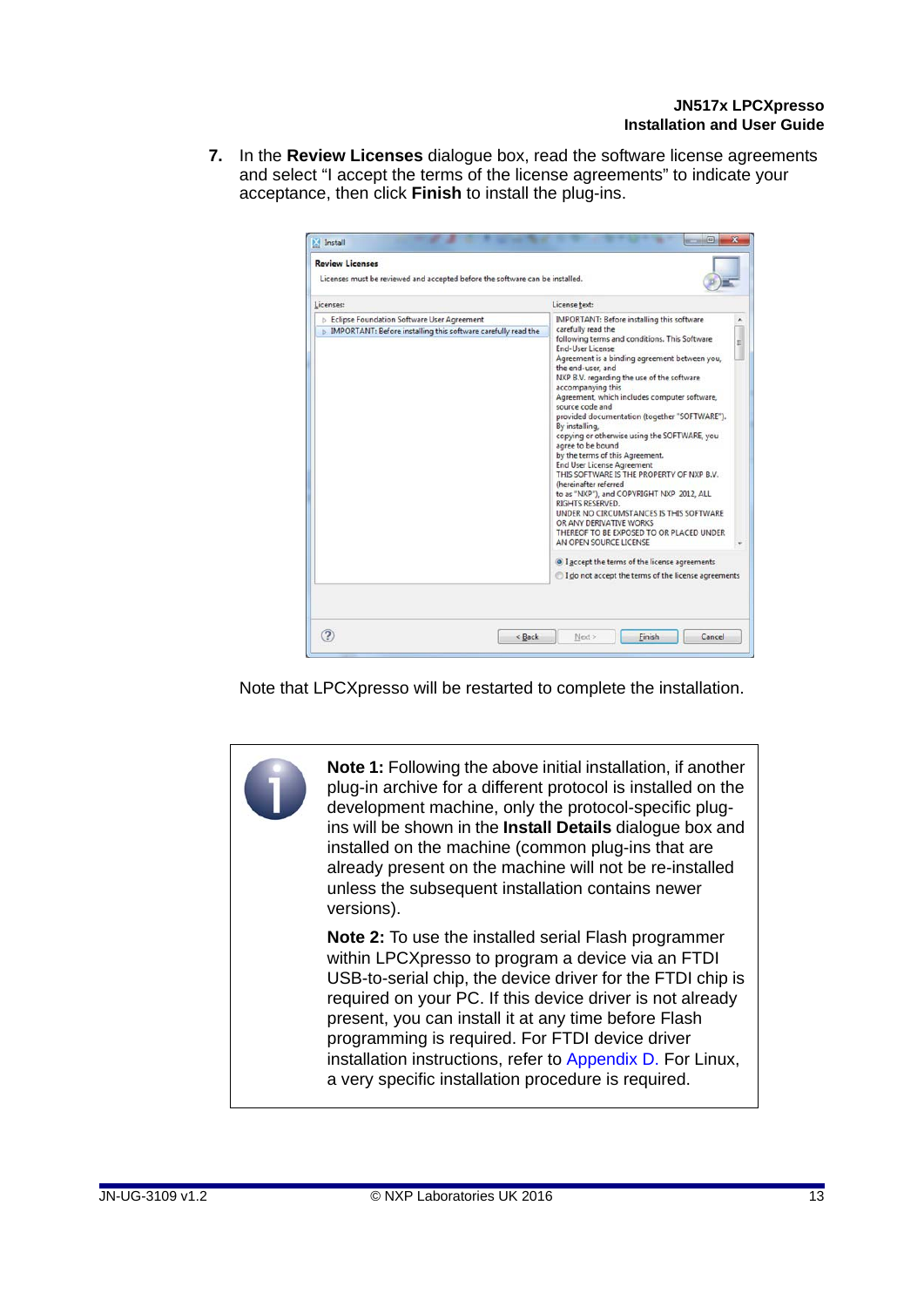# <span id="page-13-0"></span>**1.3 Directory Structure**

During plug-in installation, the following directory structure is created and populated.



**Figure 1: Directory Structure**

**Note:** The above directory structure does not include the user's application workspace. By default, the workspace is within the user's home directory, but the user is free to choose whichever location they like - this choice is made the first time that LPCXpresso is run on the development machine (see [Section 1.5.2](#page-15-2)).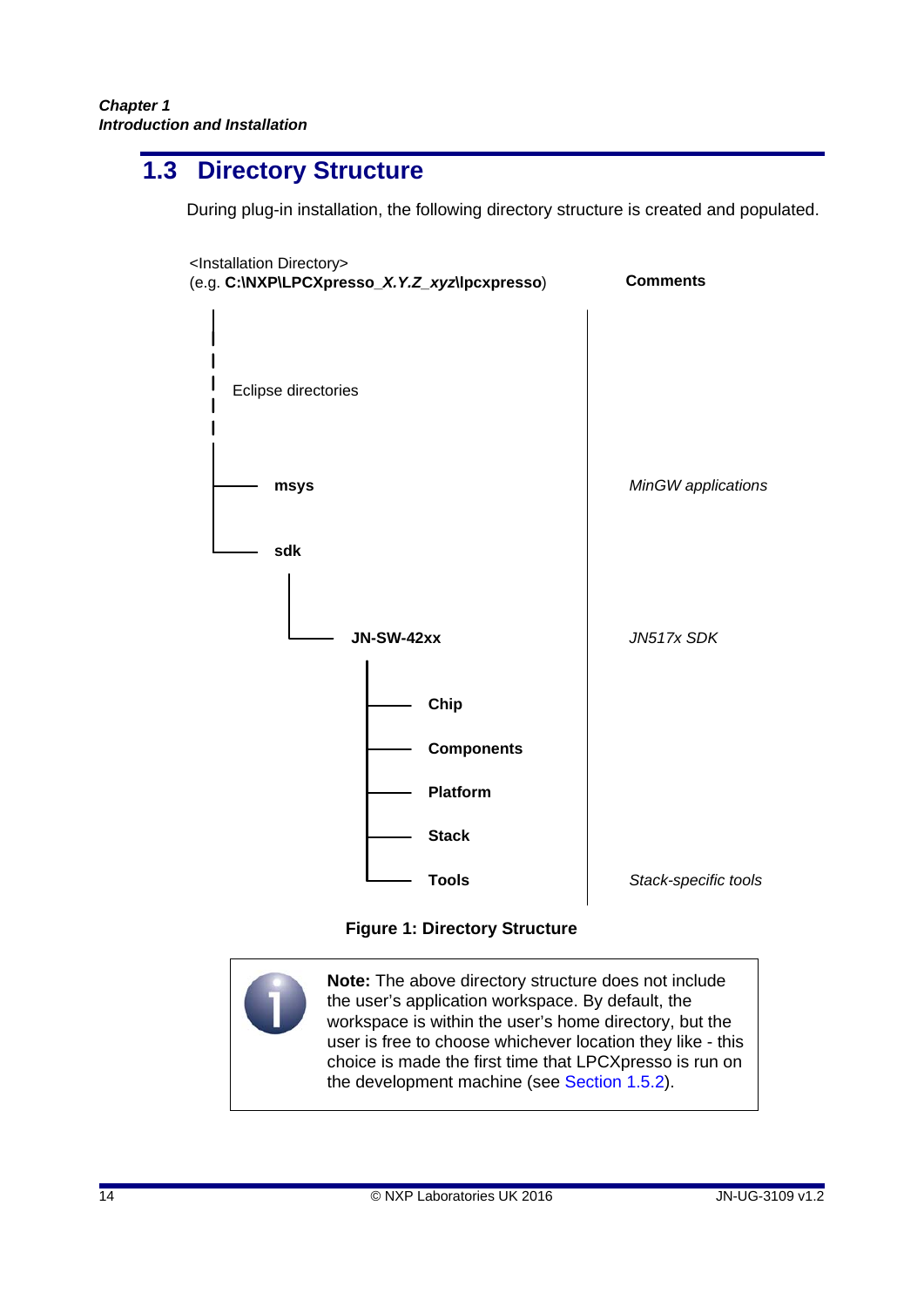### <span id="page-14-0"></span>**1.4 Basic Workflow**

This section outlines the main workflow stages of application development in LPCXpresso that are detailed in the remaining chapters of this manual. These stages are as follows:

#### **Stage 1: Create/Import a project**

In LPCXpresso, an application under development is termed a project. Therefore, a project must first be created. For the JN517x devices, NXP provides Application Notes containing template and example applications that can be used as a starting point for custom application development. Relevant templates and examples may be included in the SDK plug-in archive and additional Application Notes are available via the NXP web site (see ["Support Resources" on page](#page-5-4) 6). A new project should be created from a template or example application rather than created from scratch. Creating a new project from a template is described in [Section 2.1.](#page-16-2) You can then write/edit your application code within the source code editor of LPCXpresso.

#### **Stage 2: Build, load and run the application**

Once you have written your application code, you can build the application binary using the compiler within LPCXpresso. You can then use the integrated JN517x Flash programmer to load the binary file into the internal Flash memory of a JN517x wireless microcontroller. The processes of building an application and loading it into JN517x Flash memory are described in [Section 2.2](#page-19-1) and [Section 2.3](#page-20-1) respectively.



**Tip:** LPCXpresso provides a 'Run Configuration' feature which allows one or more applications to be built, loaded into the target device(s) and run as the result of a single click of a button. Setting up and using a Run Configuration are described in [Section 2.4](#page-23-1).

#### **Stage 3: Debug the application**

Application development normally involves a debug stage. This can be conducted from LPCXpresso, which interfaces to the application running on a JN517x device via a Single Wire Debug (SWD) interface. The process of setting up a debug session is described in [Chapter 3.](#page-26-3)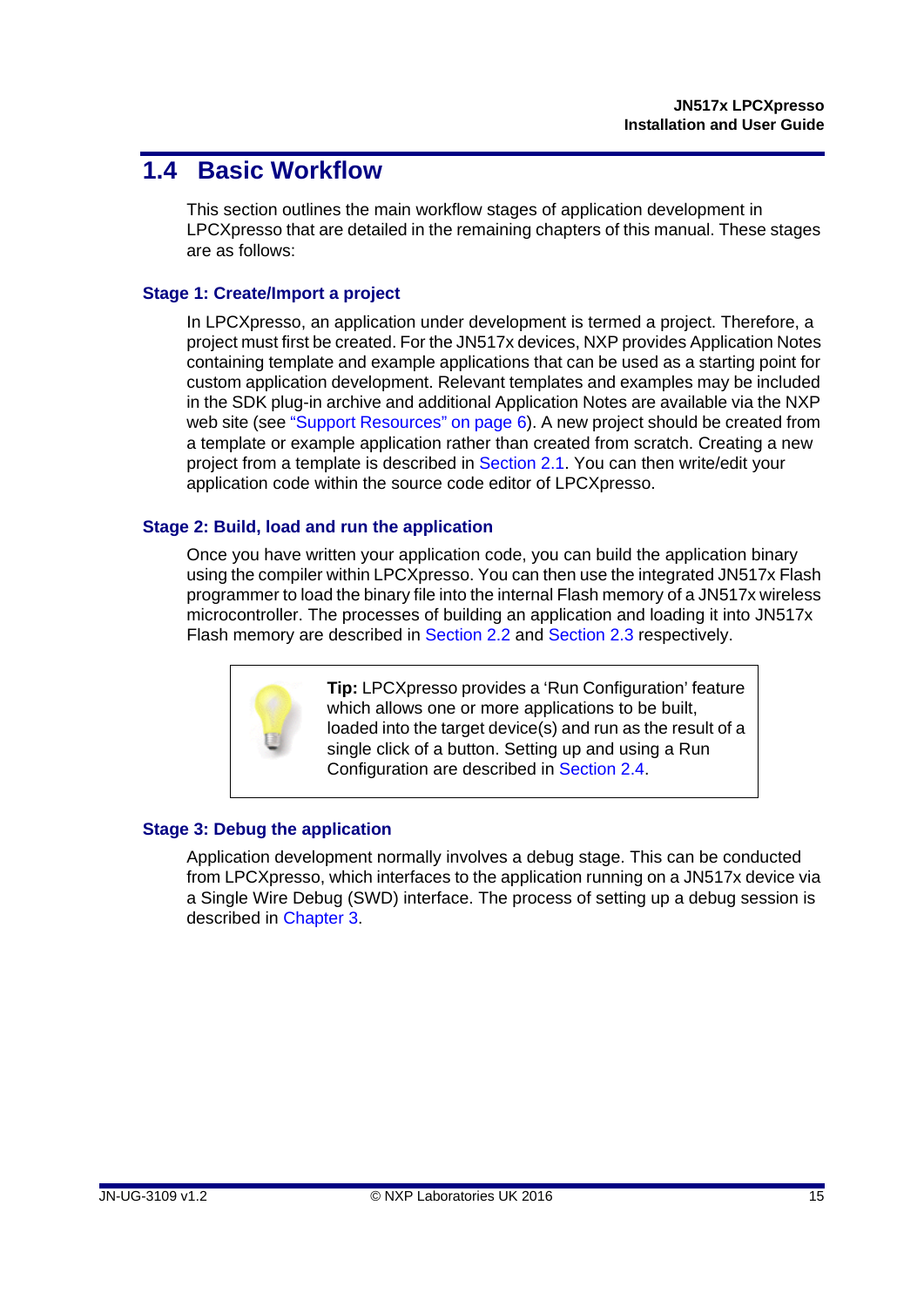# <span id="page-15-0"></span>**1.5 Basic LPCXpresso Features**

LPCXpresso is based on the Eclipse IDE and inherits many Eclipse features. This section outlines some of these features.



**Note:** For more detailed information about the features and operation of LPCXpresso, refer to the *LPCXpresso IDE User Guide*.

### <span id="page-15-1"></span>**1.5.1 Starting LPCXpresso**

LPCXpresso can be started either via the Windows **Start** menu or by double-clicking on the desktop shortcut (if present). On starting LPCXpresso for the first time, you will be asked to specify a 'workspace' directory for your application development - see [Section 1.5.2](#page-15-2).

### <span id="page-15-2"></span>**1.5.2 Workspace**

The 'workspace' directory is a space on your computer where your project(s) are kept. On starting LPCXpresso for the first time, you will be asked to specify a workspace directory in the **Workspace Launcher** dialogue box. By default, the workspace is within your home directory, but you can choose whichever location you like.

- You can use a single workspace for all your projects. In this case, if you tick the "Use this as the default and do not ask again" checkbox in the **Workspace Launcher** dialogue box, during future start-ups this dialogue box will be bypassed and you will be taken directly to your workspace.
- You can have separate workspaces for separate projects. In this case, leave the **Workspace Launcher** dialogue box to appear on every start-up (so do not tick the above checkbox) and specify a new workspace when needed (the previously used workspace will be specified by default).

### <span id="page-15-3"></span>**1.5.3 Perspectives**

The main graphical interface of LPCXpresso can take one of a number of 'perspectives', where each perspective is a window containing a number of panes and has a particular use (e.g. debug). The following perspectives are available

- C/C++ Perspective: For general code development and editing
- **Debug Perspective:** For application debugging
- **Develop Perspective:** Simplified view for both code development and debugging - this is the default perspective in which LPCXpresso starts

The layout of perspectives and the functional roles of the panes are detailed in the *LPCXpresso IDE User Guide*.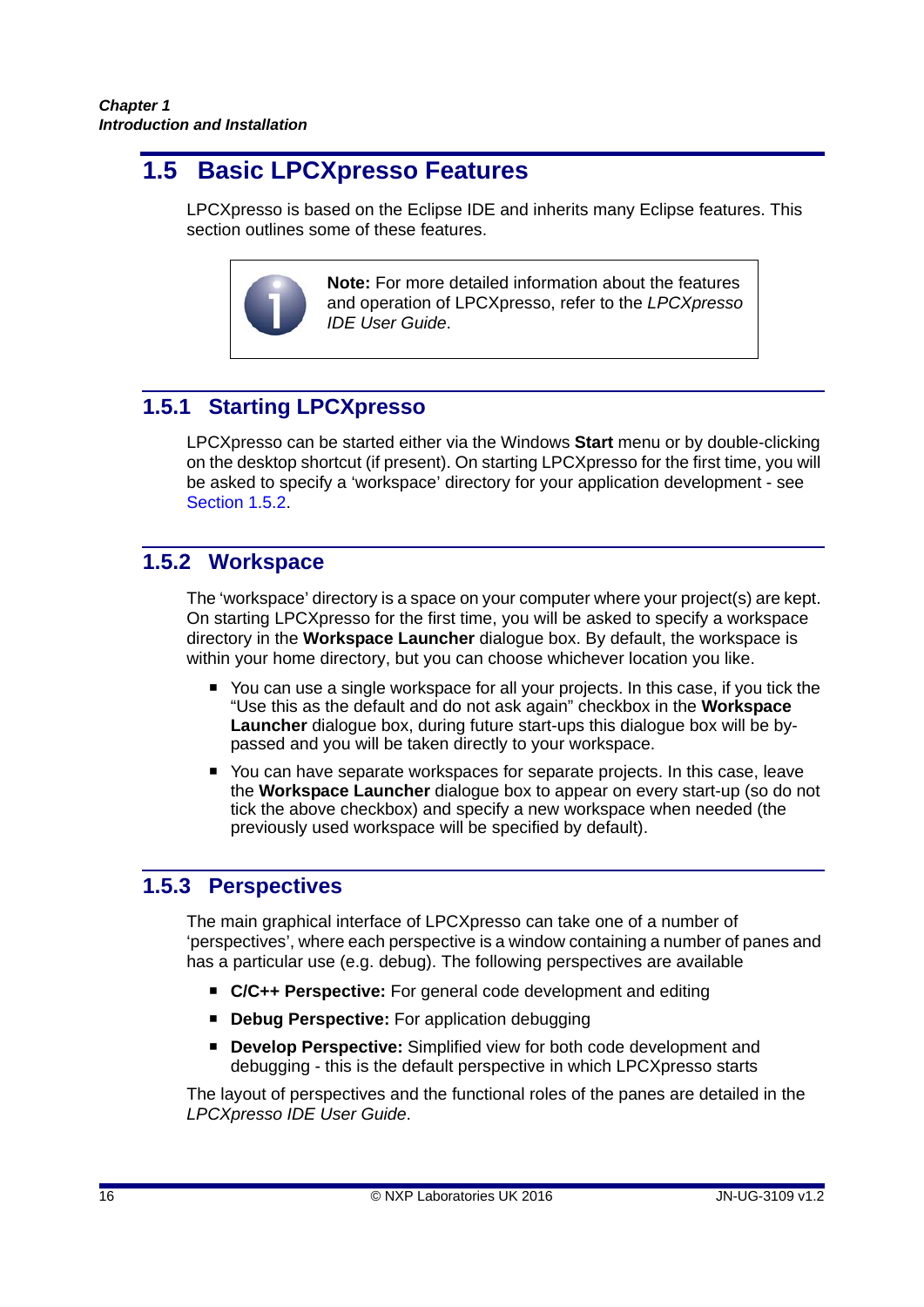# <span id="page-16-0"></span>**2. Developing an Application**

This chapter provides guidance on how to use LPCXpresso to create and develop a JN517x application project. The chapter describes:

- How to create a new project for the application see [Section 2.1](#page-16-1)
- How to build the application (for release or debug purposes) see [Section 2.2](#page-19-0)
- How to load a built application into a JN517x device see [Section 2.3](#page-20-0)
- <span id="page-16-2"></span>How to set up and execute a Run Configuration - see [Section 2.4](#page-23-0)

### <span id="page-16-1"></span>**2.1 Starting a Project**

In LPCXpresso, an application under development is termed a project. Therefore, a project must first be created.

For the JN517x devices, NXP provide Application Notes containing template and example applications that can be used as a starting point for custom application development. Relevant templates and examples may be included in the SDK plug-in archive and additional Application Notes are available via the NXP web site (see ["Support Resources" on page](#page-5-4) 6). A new project should be created from a template or example application rather than created from scratch.

This chapter therefore describes how to start a new project from one of the supplied Application Notes. This project creation process is automated by means of a wizard.

> **Note:**The templates and examples supplied in a JN517x plug-in archive are stored in the **Wizards** and **Examples** directories within the LPCXpresso directory structure. However, the relevant files are copied to the user workspace when a new project is created from an Application Note. These files include the PDF documentation for the Application Note.

To create a new project from an installed Application Note:

**1.** In the LPCXpresso **Quickstart Panel**, select **New project** (alternatively, follow the menu path **File > New > Project > C/C++ > LPCXpresso C Project**).

| <b>U</b> Qui ≥3 (x)= Var <sup>o</sup> Br<br>P <sub>E</sub> Ou | $60°$ Ex |
|---------------------------------------------------------------|----------|
| <b>Start here</b>                                             | 奕        |
| Import project(s)                                             |          |
| <b>The New project</b>                                        |          |
| <b>Build</b> Invoke the new project wizard                    |          |
| Buid''                                                        | E        |
| Clean " []                                                    |          |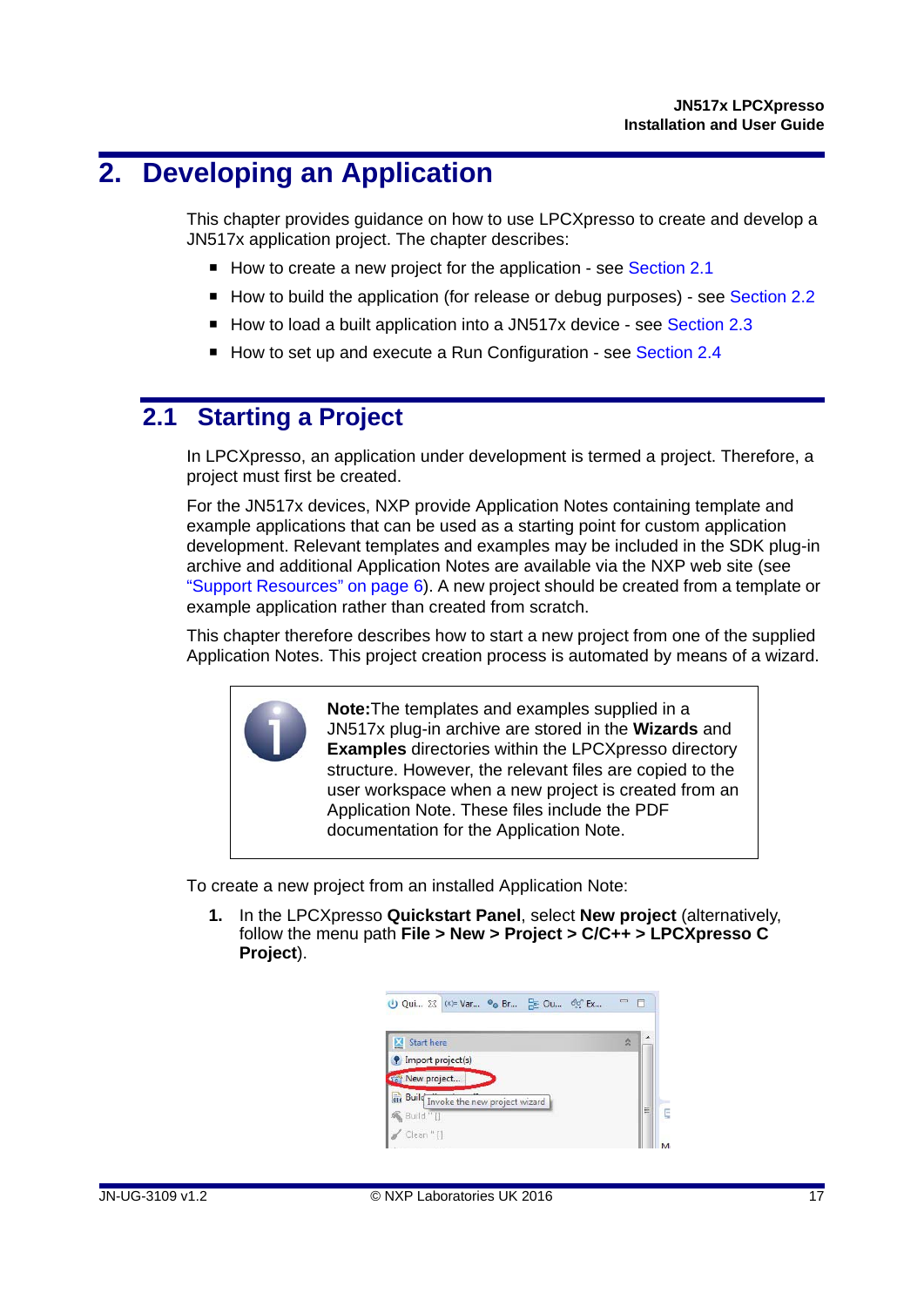The **New LPCXpresso C Project** dialogue box now appears.

**2.** In the **New LPCXpresso C Project** dialogue box, select the JN517x family, then the relevant device, then the desired Application Note, then click **Next**.

| ×                                                                                             | Ж<br>回           |
|-----------------------------------------------------------------------------------------------|------------------|
| <b>New LPCXpresso C Project</b>                                                               |                  |
| JN-SW-4263 - IEEE802.15.4 based projects -> JN-AN-1211 -<br>IEEE802.15.4 Template Application |                  |
| Wizard                                                                                        |                  |
| $\triangleright$ Generic-M                                                                    |                  |
| $\triangle$ JN517 $x$                                                                         |                  |
| JN-SW-4263 - IEEE802.15.4 based projects                                                      |                  |
| JN-AN-1211 - IEEE802.15.4 Template Application                                                |                  |
| ▷ LPC1100 / LPC1200                                                                           |                  |
| ⊳ LPC1300 / LPC1500                                                                           |                  |
| ▷ LPC2000 / LPC3000                                                                           |                  |
| ▷ LPC1700 / LPC4000                                                                           |                  |
| D LPC1800 / LPC4300                                                                           |                  |
| <b>LPC54100</b>                                                                               |                  |
| $\triangleright$ LPC800                                                                       |                  |
|                                                                                               |                  |
|                                                                                               |                  |
|                                                                                               |                  |
|                                                                                               |                  |
|                                                                                               |                  |
|                                                                                               |                  |
| Next<br>< Back                                                                                | Cancel<br>Finish |
|                                                                                               |                  |

The project creation wizard for the selected Application Note will now run.

**3.** Follow the instructions provided in the project creation wizard. Give a new name to the project and then click **Next**.

| X                    | $\overline{\mathbf{x}}$<br>回                                                                |
|----------------------|---------------------------------------------------------------------------------------------|
|                      | <b>New LPCXpresso C Project</b><br>JN5179 -> JN-AN-1211 - IEEE802.15.4 Template Application |
|                      | Project name: test_project                                                                  |
| Use default location |                                                                                             |
|                      | Location: C:\Users\nxp33193\Documents\LPCXpresso_workspace\test_<br>Browse                  |
|                      |                                                                                             |
|                      | Cancel<br>$<$ Back<br>Next ><br>Finish                                                      |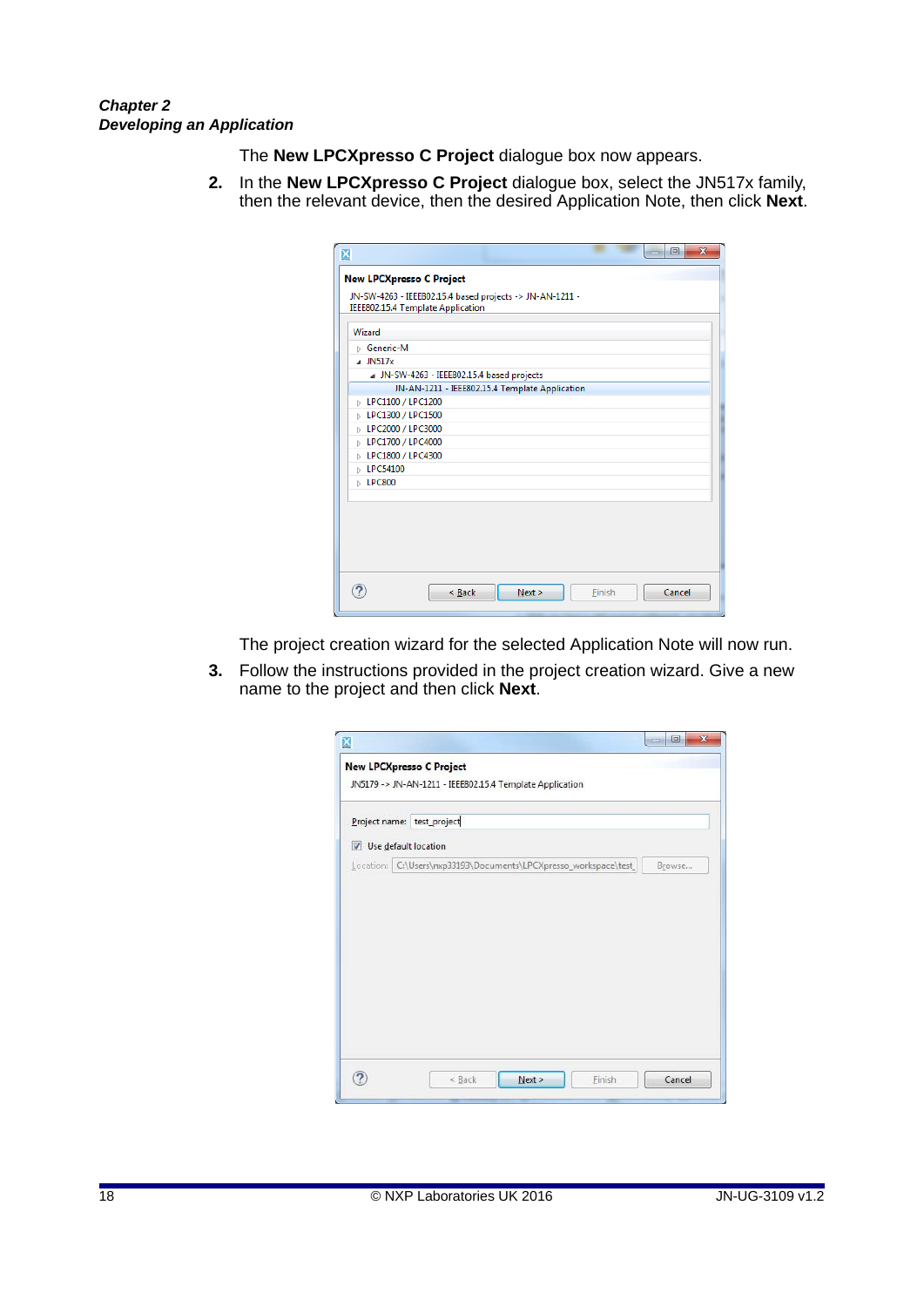**4.** Select the SDK (JN-SW-42xx) on which the project will be based and then click **Finish**.

| x                                      |                        | $\overline{\mathbf{z}}$<br>叵 |
|----------------------------------------|------------------------|------------------------------|
| <b>New LPCXpresso C Project</b>        |                        |                              |
| Create a new LPCXpresso C Project      |                        |                              |
| <b>Target Stack SDK</b>                |                        |                              |
| Select the target stack SDK JN-SW-4263 |                        |                              |
|                                        |                        |                              |
|                                        |                        |                              |
|                                        |                        |                              |
|                                        |                        |                              |
|                                        |                        |                              |
|                                        |                        |                              |
|                                        |                        |                              |
|                                        |                        |                              |
|                                        |                        |                              |
|                                        |                        |                              |
|                                        |                        |                              |
| 7                                      | <br>$Next$ ><br>< Back | <b>Finish</b><br>Cancel      |
|                                        |                        |                              |

The wizard will now create the project in the user workspace and set it up as selected.

| Develop - LPCXpresso                                                               |                                                                                                |  |                    |
|------------------------------------------------------------------------------------|------------------------------------------------------------------------------------------------|--|--------------------|
|                                                                                    | File Edit Navigate Search Project Run JN51xx Window                                            |  |                    |
|                                                                                    | <b>DYRGE &amp; F &amp; F &amp; D II B M F</b>                                                  |  |                    |
|                                                                                    | Proje 23 E, Perip Hill Regist K. Symb                                                          |  | 目                  |
| $\triangle$ test project<br><b>Ell</b> Includes<br><b>Common</b><br><b>Cas</b> Doc | AN1211_154_Coord<br>$\triangleright$ $\triangleright$ AN1211 154 EndD<br>build.xml<br>Makefile |  | $\bigtriangledown$ |

The wizard creates two build targets, "Debug" and "Release", that will be available via the **Build** button ('hammer' icon):

- The "Debug" target can be used to compile a debug binary file for SWD debugging (see [Chapter 3\)](#page-26-3)
- The "Release" target can be used to compile the final production binary file



**Note:** The project source files can now be developed in the Editor pane within the LPCXpresso Develop Perspective or C/C++ Perspective - for more information, refer to the *LPCXpresso IDE User Guide*.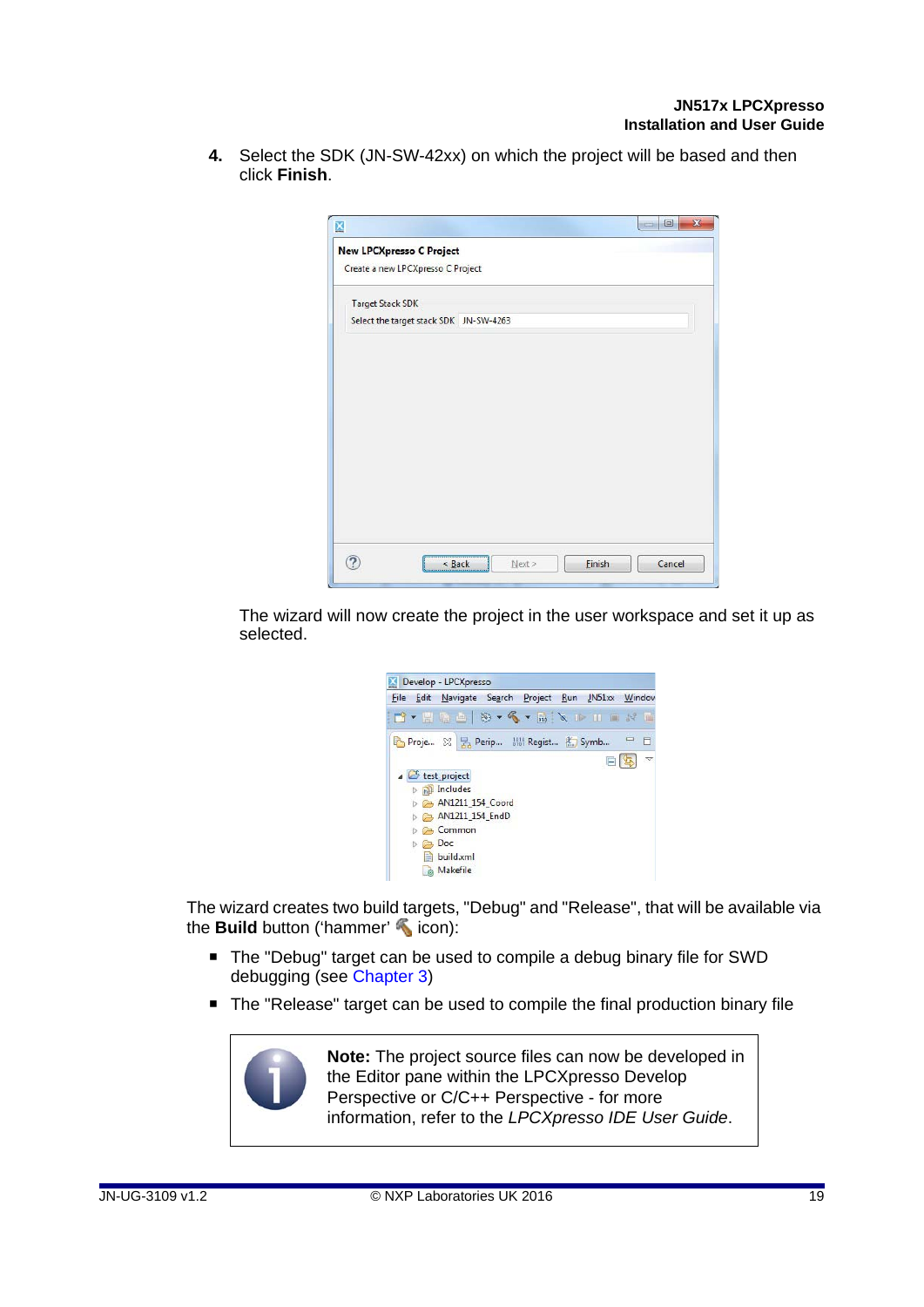# <span id="page-19-1"></span><span id="page-19-0"></span>**2.2 Building a Project**

LPCXpresso allows a project to be built to produce a binary executable file for either of the following two build targets:

- **Release target:** The application is built optimised for storage size and execution speed (as required for real-world deployment)
- **Debug target:** The application is built to incorporate information required for debugging and, as such, is not optimised for size or speed



*Caution: Do not attempt to debug the Release build of an application, as the debugger will not operate with a Release build.* 

The **Build** button ('hammer' icon) on the toolbar is used to initiate a build.

To build your project:

- **Step 1** Select the required build type, Release or Debug.
- **Step 2** Start the build by either of the following methods:
	- Click the the **Build** button on the toolbar and select the project to be built the application will then build automatically.
	- In the **Projects Explorer** pane, right-click on the relevant project and, from the pop-up menu, select **Build Project** - the application will then build automatically.
- **Step 3** Check the progress of the build in the bottom pane of the window. Standard output from the build can be seen on the **Console** tab. Any errors/warnings created by the build process will be displayed on the **Problems** tab.

The project binaries will be created as **.bin** files in the **Build** folder.



**Note:** Following one or more builds with the Debug configuration, the files created during the debug process can be deleted via the menu path **Project>Clean**. You should do this before rebuilding with the Release configuration to produce the final output.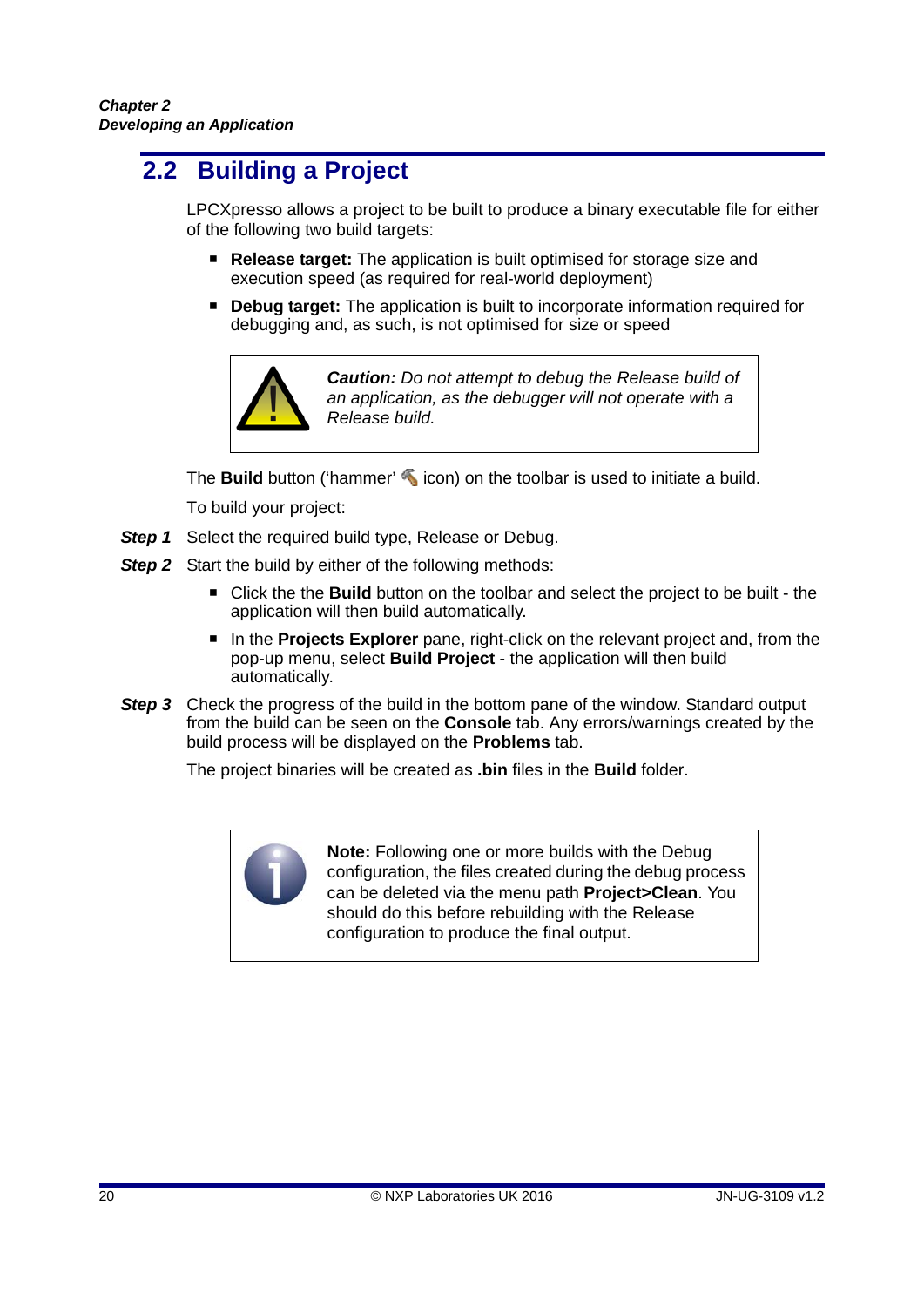### <span id="page-20-1"></span><span id="page-20-0"></span>**2.3 Loading an Application into a JN517x Device**

A built application can be loaded into the internal Flash memory of a JN517x device directly from LPCXpresso using the integrated serial Flash programming tool for JN517x. This tool is useful during application development and testing.



The integrated serial Flash programming tool also offers the facility to erase or program the JN517x EEPROM and to program a customer IEEE/MAC address into the target device. These items can only be programmed at the same time as programming Flash memory.

Before loading a built application, ensure that you have the following:

- A target device containing a JN517x microcontroller
- A suitable cable for connecting a USB port of your PC and to the target device (a cable is not needed when programming a JN517x USB dongle)
- If the target device is to be programmed via an FTDI USB-to-serial chip, you will need the device driver for this chip on your PC (guidance on FTDI device driver installation is given in Note 2 at the end of [Section 1.2.2\)](#page-8-1)
- The built application **.bin** file to be loaded (this file is located in the **Build** directory for the project)
- If applicable, the file containing data to be loaded into EEPROM and/or the customer IEEE/MAC address to be programmed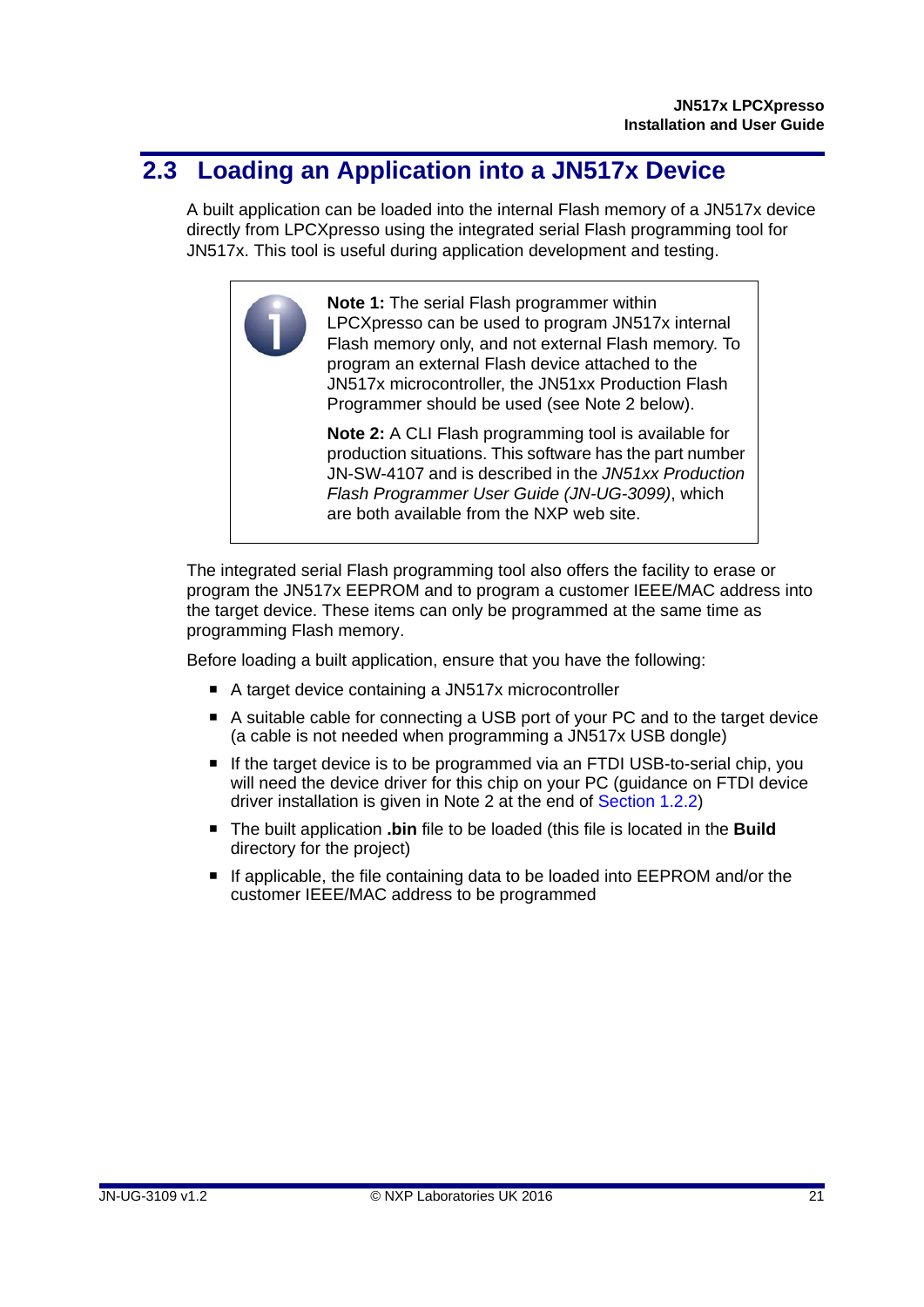#### *Chapter 2 Developing an Application*

To load a binary application into the Flash memory of the target JN517x device:

- **Step 1** Connect the target JN517x device (which may be mounted on a board or module) to a USB port of your PC (UART0 on the JN517x device is used for this connection). At this point, you may be prompted to install the driver for the cable (if used).
- **Step 2** Determine which serial communications port on your PC has been allocated to the USB connection - to identify the relevant port, refer to [Appendix A.](#page-30-4)
- *Step 3* If not already running, launch LPCXpresso.
- *Step 4* Start the serial Flash programming tool within LPCXpresso by any one of the following methods:
	- Follow the menu path **JN51xx>Program Device**
	- **Click on the Program Device** button (**i** icon) in the toolbar
	- Use the keyboard shortcut Ctrl+Shift+P

The **Program JN51xx device** dialogue box will now appear (shown below).

| $\overline{\mathbf{x}}$<br>X                                                                                                              |
|-------------------------------------------------------------------------------------------------------------------------------------------|
| Program JN51xx device<br>Found JN5179 device with 32k RAM and 512k Flash                                                                  |
| Connection<br>Port: COM5 -<br>Baud Rate: 1000000 -<br><b>Refresh</b>                                                                      |
| File                                                                                                                                      |
| \${workspace_loc:/JN-AN-1212-Packet-Error-Rate-Tool/AN1212_PER_Master/Build/AN1212_PER →                                                  |
| Workspace<br>File System                                                                                                                  |
| <b>EEPROM</b><br><b>Erase PDM</b><br><b>Erase EEPROM</b><br>Preserve EEPROM<br>$\circ$<br><b>Load EEPROM:</b><br>Workspace<br>File System |
| <b>MAC Address</b><br>Set new MAC address                                                                                                 |
| 37<br>15<br>8D<br>00 <sup>1</sup><br>24<br>01<br>E <sub>0</sub><br>00                                                                     |
| 3<br>Cancel<br>Library: 0.11 (r73263)<br>Program                                                                                          |

- *Step 5* In the **Program JN51xx device** dialogue box (shown above), configure the serial Flash programming tool as follows:
	- **Connection** Fill in the **Port** and **Baud Rate** fields as follows:
		- **Port** Select the serial communications port used for the connection, as determined in Step 2
		- **Baud Rate** Select the required data rate, in bps (normally, the default value of 1000000 should be used)
	- **File** Navigate to the binary file to be loaded (if this file is in your workspace, use the **Workspace** button, otherwise use the **File System** button)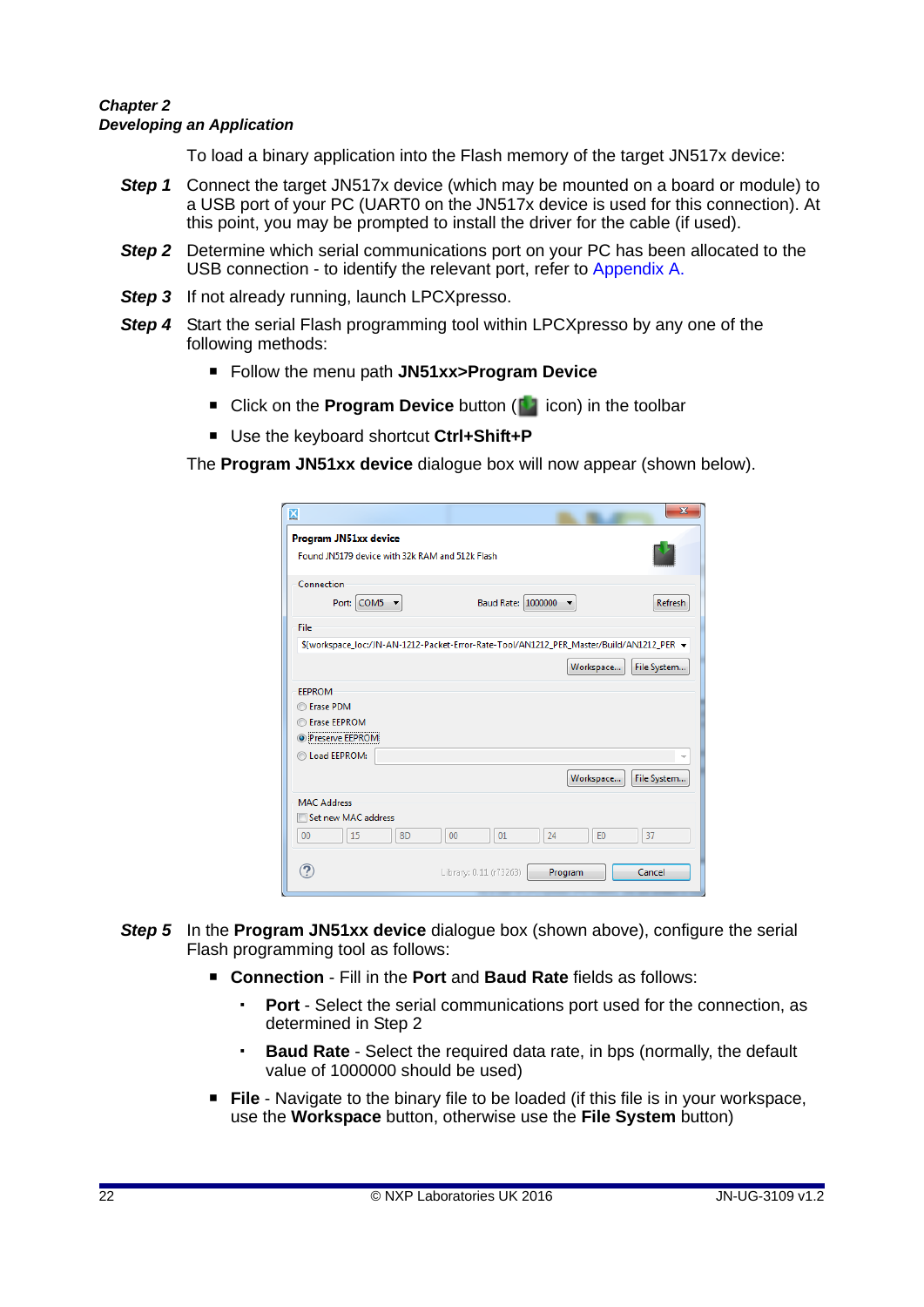- **EEPROM** Select the required operation on JN517x EEPROM:
	- **Erase PDM** to delete all persistent data records from EEPROM
	- **Erase EEPROM** to delete all the contents of EEPROM
	- **Preserve EEPROM** to keep all the contents of EEPROM
	- **Load EEPROM** to load/replace data in EEPROM (in this case, navigate to the data file to be loaded - if this file is in your workspace, use the **Workspace** button, otherwise use the **File System** button)
- **MAC Address** The IEEE/MAC address of the target device will be displayed. If you wish to over-ride the factory-set MAC address with a customer MAC address, tick the **Set new MAC address** check-box and enter the new MAC address into the eight boxes (note that this is only one-time programmable).
- *Step 6* Click the **Program** button. The dialogue box will now disappear and loading will start. The progress of loading will be displayed in a progress box.
- **Step 7** Once the loading has successfully completed, disconnect the serial cable and, if required, reset the target device to run the application.



*Caution: If set, a customer MAC address will over-ride but not over-write the factory-set MAC address. Both MAC addresses will still be held in the device but the customer MAC address will be used. Once written, the customer MAC address cannot be changed or erased.*



**Note 1:** Optionally, a **Terminal** tab can be associated with a connected device, in order to allow output from an application running on the device to be displayed. This option can be configured as described in [Appendix B.1.](#page-31-1)

**Note 2:** LPCXpresso also allows you to read the contents of Flash memory and/or EEPROM of a JN517x device and output this data to the file system of your PC. This type of memory access is described in [Appendix C.](#page-33-1) The tool can also be used to later write this data back to EEPROM, to return to a known state.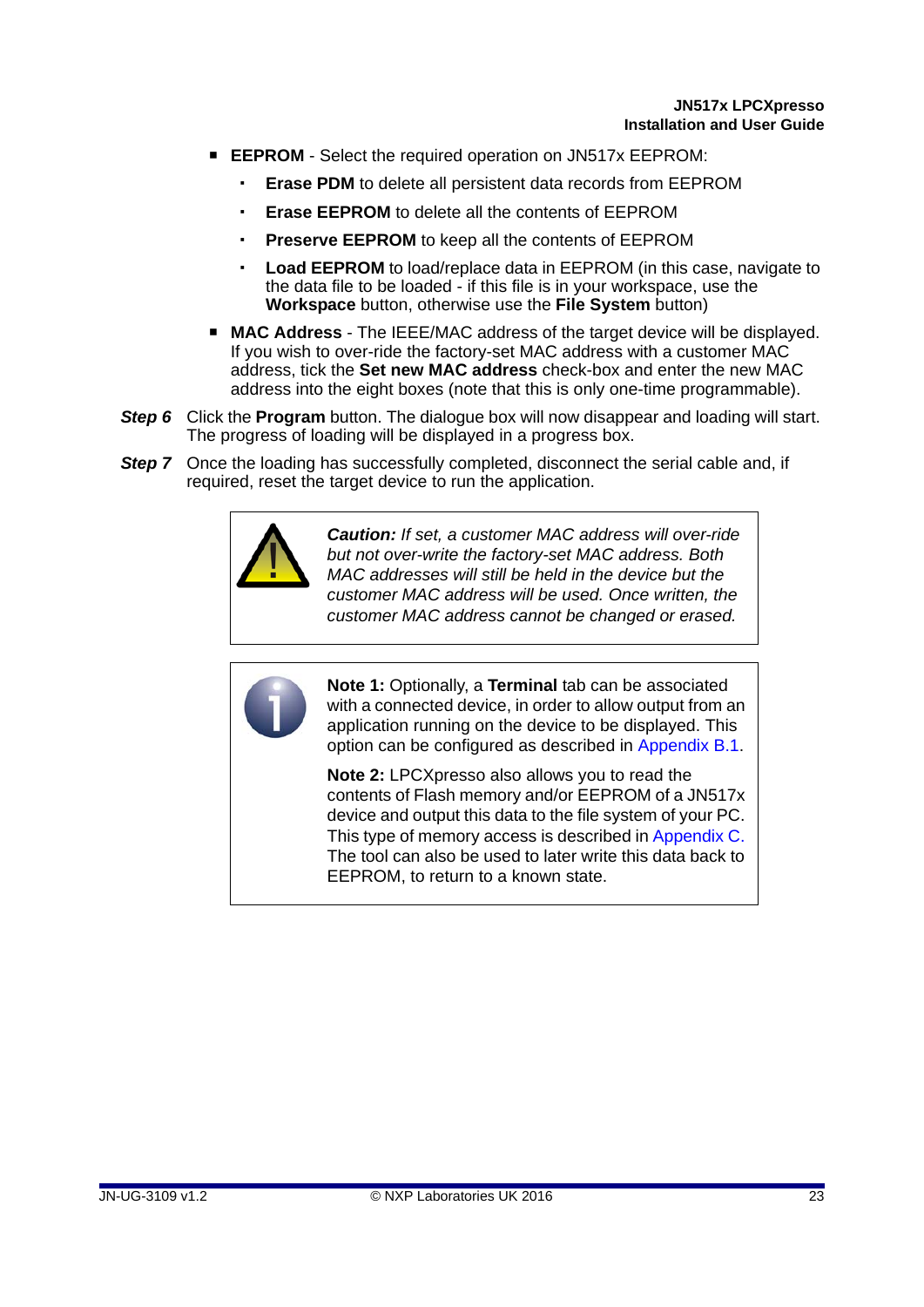# <span id="page-23-1"></span><span id="page-23-0"></span>**2.4 Creating and Using a Run Configuration**

LPCXpresso allows you to create a 'Run Configuration' for one or more applications. A Run Configuration allows an application to be built, loaded into the target device and run as the result of a single click of a button in LPCXpresso. If the Run Configuration includes multiple applications and devices, all the applications will be built and loaded into their respective devices in parallel.

Note that in order to create and use a Run Configuration:

- The target devices must be connected to the PC and the serial communications ports to which the devices are connected must be determined in advance, as described in [Appendix A.](#page-30-4)
- If the target device is to be programmed via an FTDI USB-to-serial chip, you will need the device driver for this chip on your PC (guidance on FTDI device driver installation is given in Note 2 at the end of [Section 1.2.2\)](#page-8-1).

To set up and execute a Run Configuration:

*Step 1* Within LPCXpresso, follow the menu path **Run>Run Configurations**. This will launch the **Run Configurations** dialogue box (shown below).

| $\overline{\mathbf{x}}$<br><b>Run Configurations</b><br>×                                                                                                                              |                                                                                                                                                                                                                                                                                                                                                                                                                                                                                       |       |
|----------------------------------------------------------------------------------------------------------------------------------------------------------------------------------------|---------------------------------------------------------------------------------------------------------------------------------------------------------------------------------------------------------------------------------------------------------------------------------------------------------------------------------------------------------------------------------------------------------------------------------------------------------------------------------------|-------|
| Create, manage, and run configurations                                                                                                                                                 |                                                                                                                                                                                                                                                                                                                                                                                                                                                                                       |       |
| <b>图 ※</b><br>日 草<br>type filter text<br>Fc C/C++ (NXP Semicondu<br>$\boxed{c}$ C/C++ Application<br>Launch Group<br>Program JN51xx Devices<br>m.<br>×.<br>Filter matched 4 of 4 items | Configure launch settings from this dialog:<br>$\Box$ - Press the 'New' button to create a configuration of the selected type.<br>Press the 'Duplicate' button to copy the selected configuration.<br>X - Press the 'Delete' button to remove the selected configuration.<br>Press the 'Filter' button to configure filtering options.<br>- Edit or view an existing configuration by selecting it.<br>Configure launch perspective settings from the 'Perspectives' preference page. |       |
|                                                                                                                                                                                        | Run                                                                                                                                                                                                                                                                                                                                                                                                                                                                                   | Close |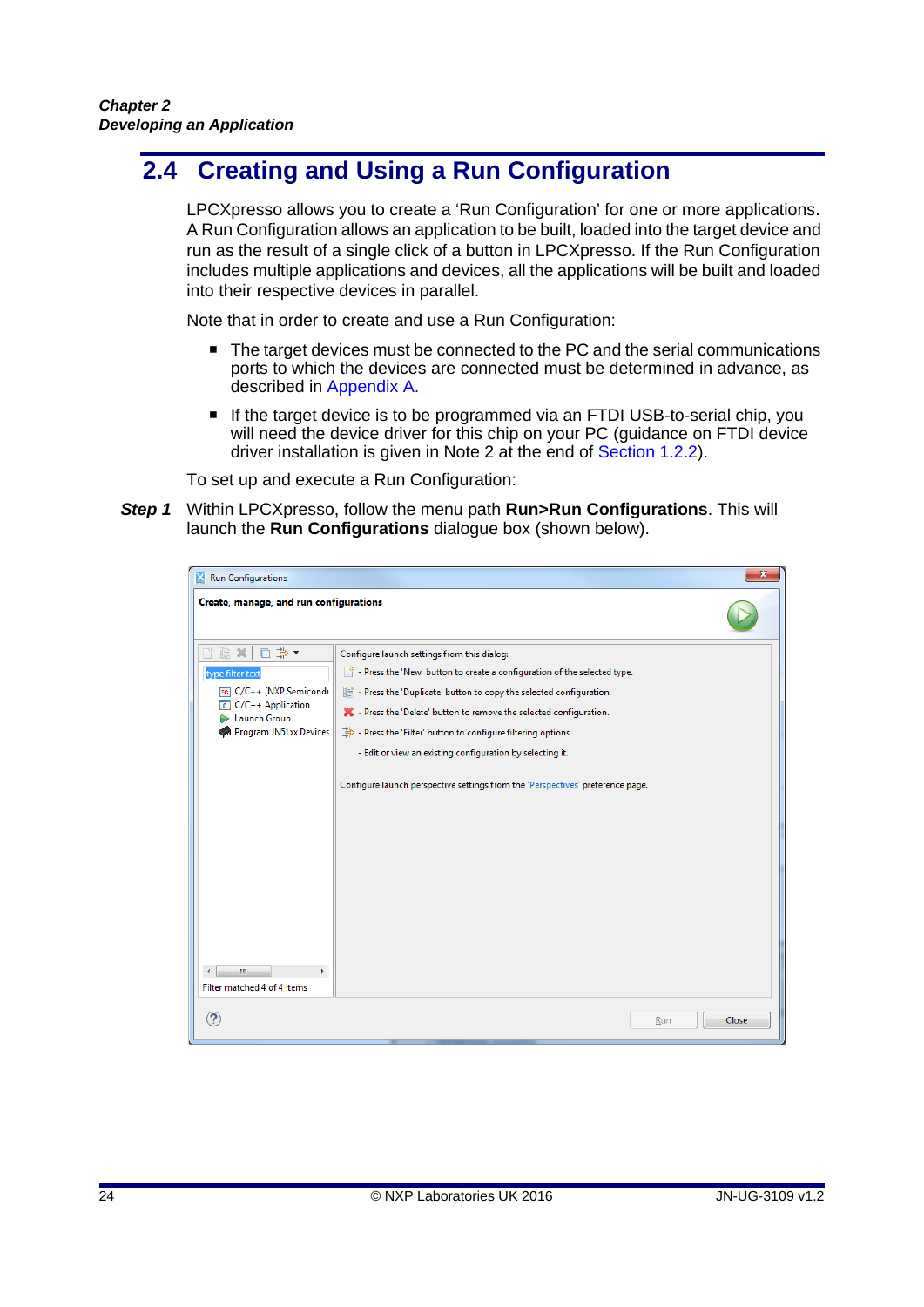- *Step 2* In the **Run Configurations** dialogue box (shown above), create a new Run Configuration as follows:
	- *a)* In the left pane of the dialogue box, click on **Program JN51xx Devices**.
	- *b)* Click on the **New** button ( $\rightarrow$  icon) at the top of the left pane of the dialogue box. The right side of the dialogue box will now be populated with fields and tabs (as shown below).

| $\mathbf{x}$<br><b>Run Configurations</b><br>$\mathbf x$                                                                                                          |                                                                                                                                                                                                                                                                                                |  |
|-------------------------------------------------------------------------------------------------------------------------------------------------------------------|------------------------------------------------------------------------------------------------------------------------------------------------------------------------------------------------------------------------------------------------------------------------------------------------|--|
| Create, manage, and run configurations                                                                                                                            |                                                                                                                                                                                                                                                                                                |  |
| <b>图 ※ 日 キャ</b><br>Ľ<br>type filter text<br>Fc C/C++ (NXP Semiconc<br>$\boxed{c}$ C/C++ Application<br>Launch Group<br>Program JN51xx Device<br>New configuration | Name: New_configuration<br>Build Console   Common<br>Programming<br>÷<br>Image $23$<br>Image<br><b>Image File:</b><br>Workspace<br>File System<br>Connection<br>Select ports<br><b>EEPROM</b><br>C Erase PDM<br>◯ Erase EEPROM ◯ Preserve EEPROM<br>C Load EEPROM:<br>Workspace<br>File System |  |
| Ш<br>$\overline{4}$<br>Þ.<br>Filter matched 5 of 5 items                                                                                                          | Revert<br>Apply                                                                                                                                                                                                                                                                                |  |
| ?                                                                                                                                                                 | Close<br>Run                                                                                                                                                                                                                                                                                   |  |

*Step 3* In the **Name** field, replace 'New\_configuration' with the name of your Run Configuration.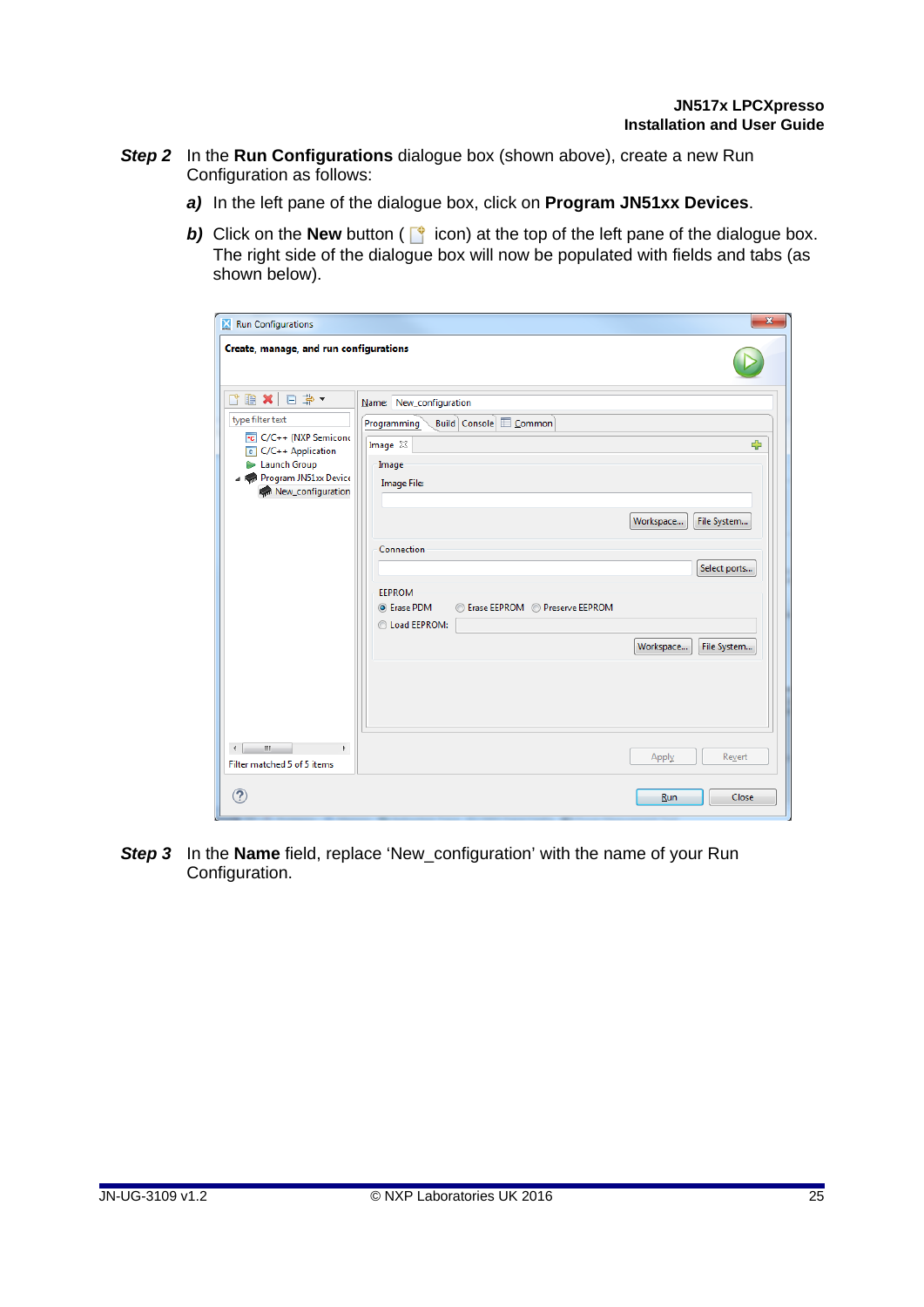#### *Chapter 2 Developing an Application*

- *Step 4* On the **Programming** tab, fill in the required information (for one application and target device) in the fields on the **Image** sub-tab, as follows:
	- **Image** Navigate to the binary file to be loaded (if this file is in your workspace, use the **Workspace** button, otherwise use the **File System** button)
	- **Connection** Select the serial communications port(s) used for the connection to the target device(s). Multiple ports can be selected using the **Select ports** button and appear in the field as a comma-separated list
	- **EEPROM** Select the required operation on JN517x EEPROM:
		- **Erase PDM** to delete all persistent data records from EEPROM
		- **Erase EEPROM** to delete all the contents of EEPROM
		- **Preserve EEPROM** to keep all the contents of EEPROM
		- **Load EEPROM** to load/replace data in EEPROM (in this case, navigate to the data file to be loaded - if this file is in your workspace, use the **Workspace** button, otherwise use the **File System** button)

Then click the **Apply** button.

- **Step 5** If you wish to include another application and/or device in the Run Configuration, click the symbol on the right to add another **Image** sub-tab and repeat Step 4.
- *Step 6* Finally, to execute the Run Configuration, click the **Run** button, otherwise click the **Close** button. The dialogue box will disappear. If run, the progress of execution for all the applications/devices will be displayed in the **Progress** tab in the bottom pane of the workbench (see example below). The **Progress** tab is not visible by default but can be displayed by following the menu path **Window>Show View>Other** and then in the **Show View** dialogue box selecting **General>Progress**.

| Problems <b>2</b> Tasks <b>E</b> Console <b>E</b> Properties <b>F</b> <sub>O</sub> Progress $\otimes$ |  |  |
|-------------------------------------------------------------------------------------------------------|--|--|
| Programming Device COM27                                                                              |  |  |
| œ<br>Programming Device COM27: Writing: 18816 / 33428                                                 |  |  |
| Programming Device COM32<br>-                                                                         |  |  |
| Programming Device COM32: Writing: 19328 / 32560                                                      |  |  |
| Launching JN-AN-1180 (Blocked: The user operation is waiting for background work to complete.)        |  |  |
| $-1$<br>Launching: 2 operations remaining.                                                            |  |  |
| Programming Device COM27: (45%)                                                                       |  |  |

**Note 1:** A Run Configuration can be deleted by first highlighting it in the tree view in the left pane and then either clicking the **Delete** button ( $\infty$  icon), or by rightclicking and selecting Delete from the pop-up menu.

**Note 2:** Optionally, a Run Configuration can associate a 'Terminal' tab with a connected device, in order to allow output from an application running on the device to be displayed. This option can be configured as described in [Appendix B.2](#page-32-1)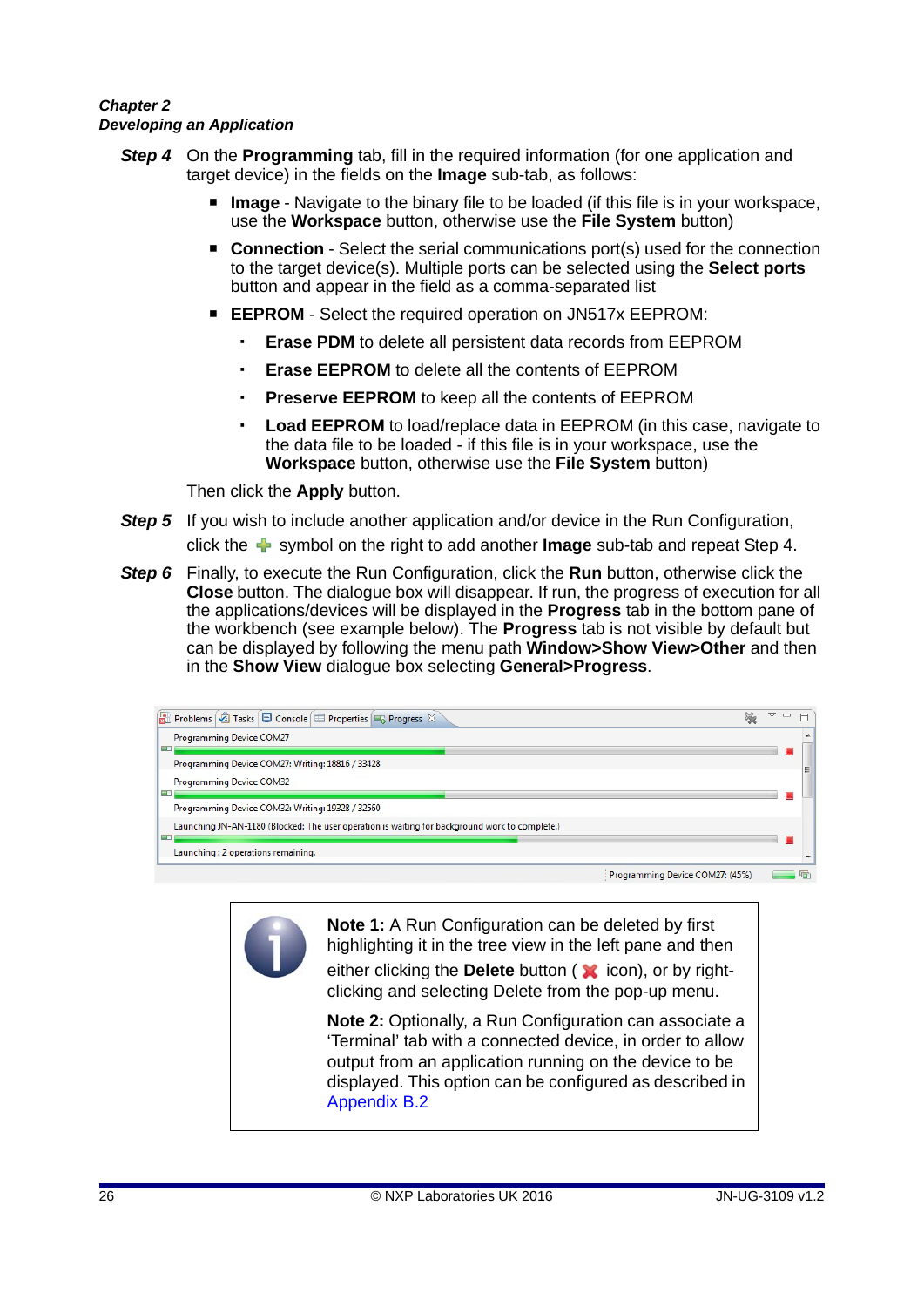# <span id="page-26-3"></span><span id="page-26-0"></span>**3. Debugging an Application**

This chapter describes how to use the debugging features of LPCXpresso. This allows an application which has been built with the Debug option enabled (see [Section 2.2\)](#page-19-1) to be run on a connected JN517x device and debugged through interactions via the Debug Perspective of LPCXpresso.

Application debugging on the JN517x device can be conducted via SWD (Serial Wire Debug). SWD uses the same physical interface connector to the target device as JTAG, but JTAG uses 5 pins while SWD uses only 2 pins. SWD debugging is described in [Section 3.1.](#page-26-1)

When using SWD, the Cortex-M3 Serial Wire Viewer (SWV) trace may also be used. This feature is described in [Section 3.2.](#page-29-0)

# <span id="page-26-1"></span>**3.1 SWD Debugging**

This section describes the debugging of JN517x applications via a Serial Wire Debug (SWD) 2-pin interface. This debug method requires the development PC to be connected to the target JN517x device via an NXP LPC-Link 2 debug probe (see **www.lpcware.com/lpcxpresso**) - this connection is described and illustrated in [Section 3.1.2](#page-27-0).

#### <span id="page-26-2"></span>**3.1.1 Preparing for Debug**

To prepare an application for debug, follow the procedure below:

- **1.** Build the application for a Debug target, as described in [Section 2.2](#page-19-1). The filename of the resulting binary application will end in **\_hwdebug**. This application will instruct the JN517x bootloader to enable the SWD pins on the device.
- **2.** Load the binary file into the JN517x device from LPCXpresso using the integrated JN517x Flash programmer tool, as described in [Section 2.3](#page-20-1). This step requires a direct serial connection from the PC to the board on which the JN517x device is located.



**Note:** This step of using the JN517x Flash programmer and a direct serial connection to load the debug binary file is only required once to enable the SWD pins. Subsequent debug binary files will be automatically loaded via the LPC-Link 2 debug probe.

**3.** Now remove the direct serial connection set up in Step 2 and connect the PC to the target board via the LPC-Link 2 debug probe, as described below in [Section 3.1.2](#page-27-0).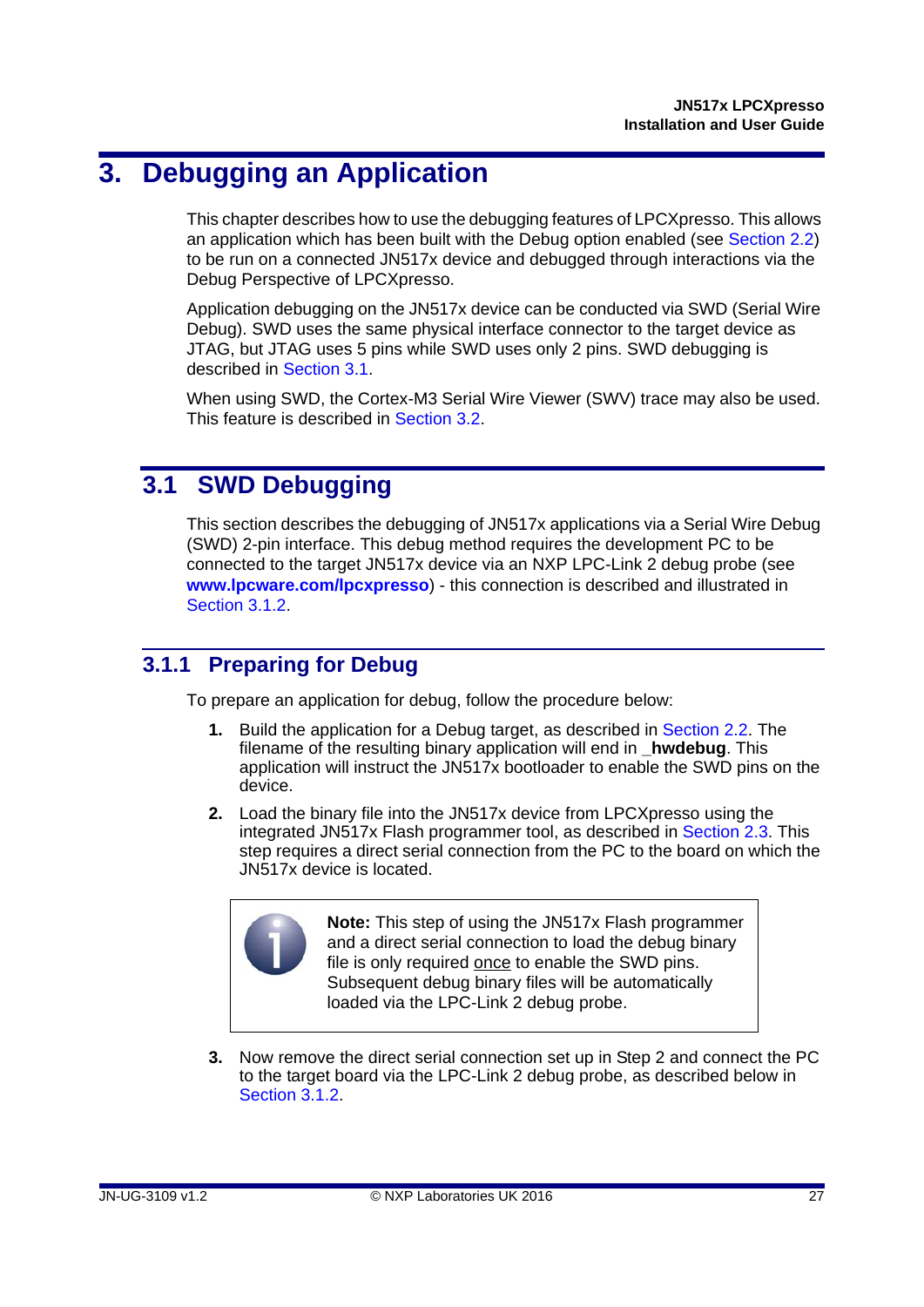### <span id="page-27-0"></span>**3.1.2 Connecting PC to JN517x Device for Debugging**

Once the initial debug binary file has been loaded into the target JN517x device, as described in [Section 3.1.2,](#page-27-0) connect the PC to the target device via the LPC-Link 2 debug probe as follows:

- **1.** Ensure that there is no power to the board that contains the target JN517x device and enable the board for SWD debugging (as described in the board documentation).
- **2.** Connect the development PC to the LPC-Link 2 debug probe via a USB cable. When you make this connection, you may be prompted to install the device driver for the debug probe (or it may be installed automatically from the Internet).
- **3.** Connect the LPC-Link 2 debug probe to the target board's SWD header (thus, the PC is now connected to the board via a USB cable and the debug probe).
- **4.** If the target board is self-powered (e.g. from batteries), reconnect this power source. Otherwise, reinstate the USB connection (removed in [Section 3.1.1](#page-26-2)) to the PC in order to supply power to the device. If the USB connection is reinstated, it is only used to power the device during debug and cannot be used for serial output from the application.



The photograph below shows the final connections.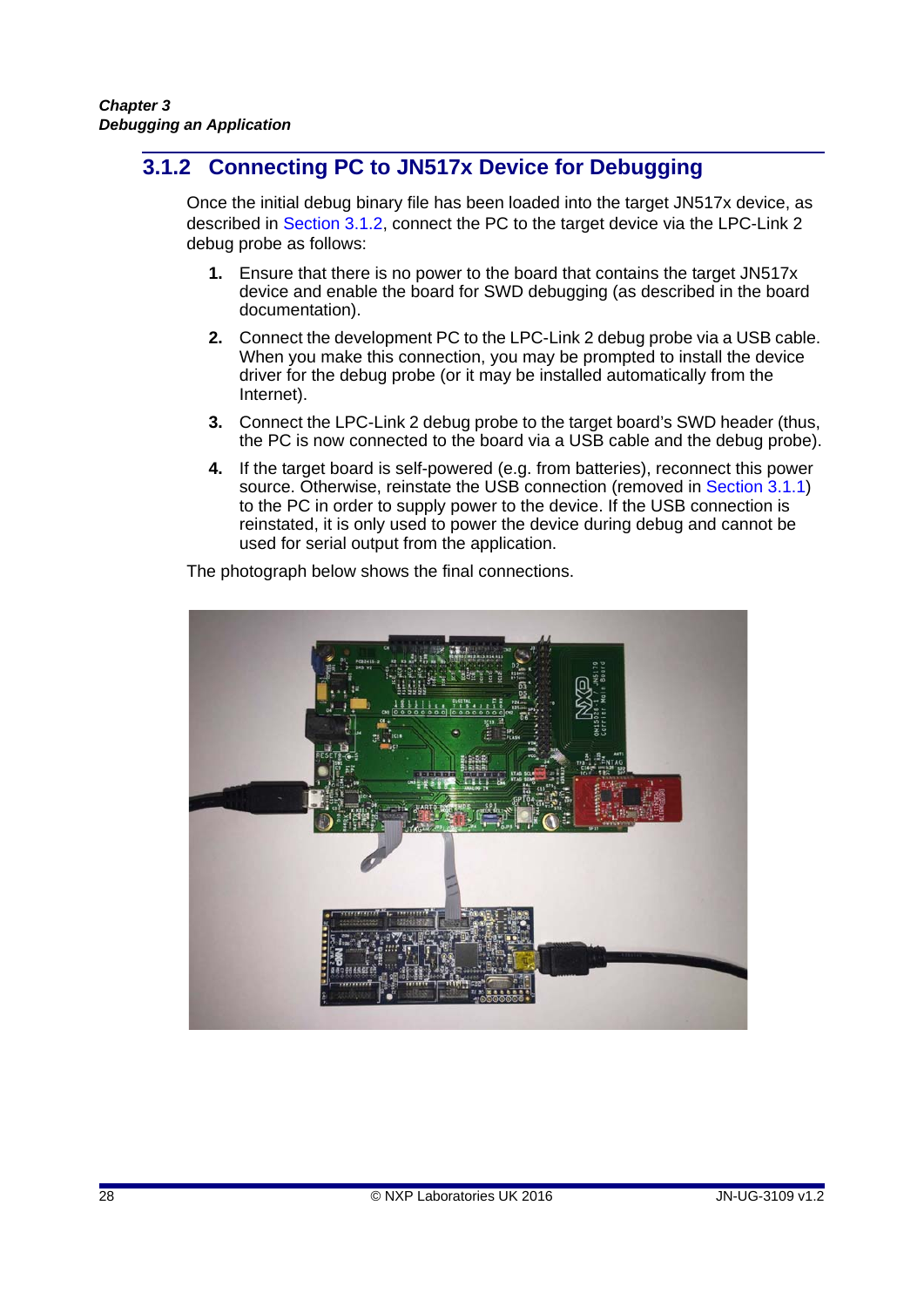### <span id="page-28-0"></span>**3.1.3 Launching the Debugger**

Once the PC has been connected to the target JN517x device via the LPC-Link 2 debug probe, the debugger in LPCXpresso can be started.

> **Note 1:** On launching the debugger, the application image to be debugged will be automatically loaded into the JN517x device via the SWD interface and run.

**Note 2:** By default, the LPCXpresso Debug configuration will set an initial breakpoint on the conventional C program entry-point function called **main()**. However, for the JN517x device, this function is equivalent to **AppColdStart()**. Therefore, execution in Debug mode on a JN517x device will first stop at **AppColdStart()**.

#### **First Debug of Application**

When debugging a particular application for the first time within LPCXpresso, the following procedure must be used in order to generate a Debug configuration as part of the debug session:

- **Step 1** Make sure your project is open in the Develop Perspective of LPCXpresso.
- *Step 2* In the **Quickstart Panel**, select the **Debug** option for your project. LPCXpresso will now create a Debug configuration for the project and build the application.
- **Step 3** The Debug application image will be automatically loaded into the JN517x device and run. Initially, application execution will be paused at the **AppColdStart()** function and will wait for user interaction. You can now debug the application.

#### **Subsequent Debugs of Applicaton**

After the first debug session for an application, described above, subsequent debug sessions should be conducted as follows:

- **Step 1** Make sure your project is open in the Develop or C/C++ Perspective of LPCXpresso.
- **Step 2** Click the down-arrow to the right of **Debug** button ('bug' Net icon) on the toolbar in order to access the drop-down menu. The applications with Debug configurations will be listed at the top of this menu - select the required application from this list. The application will now be built.



**Note:** If you simply click on the **Debug** button (and not the arrow), the last application that was debugged will be automatically selected.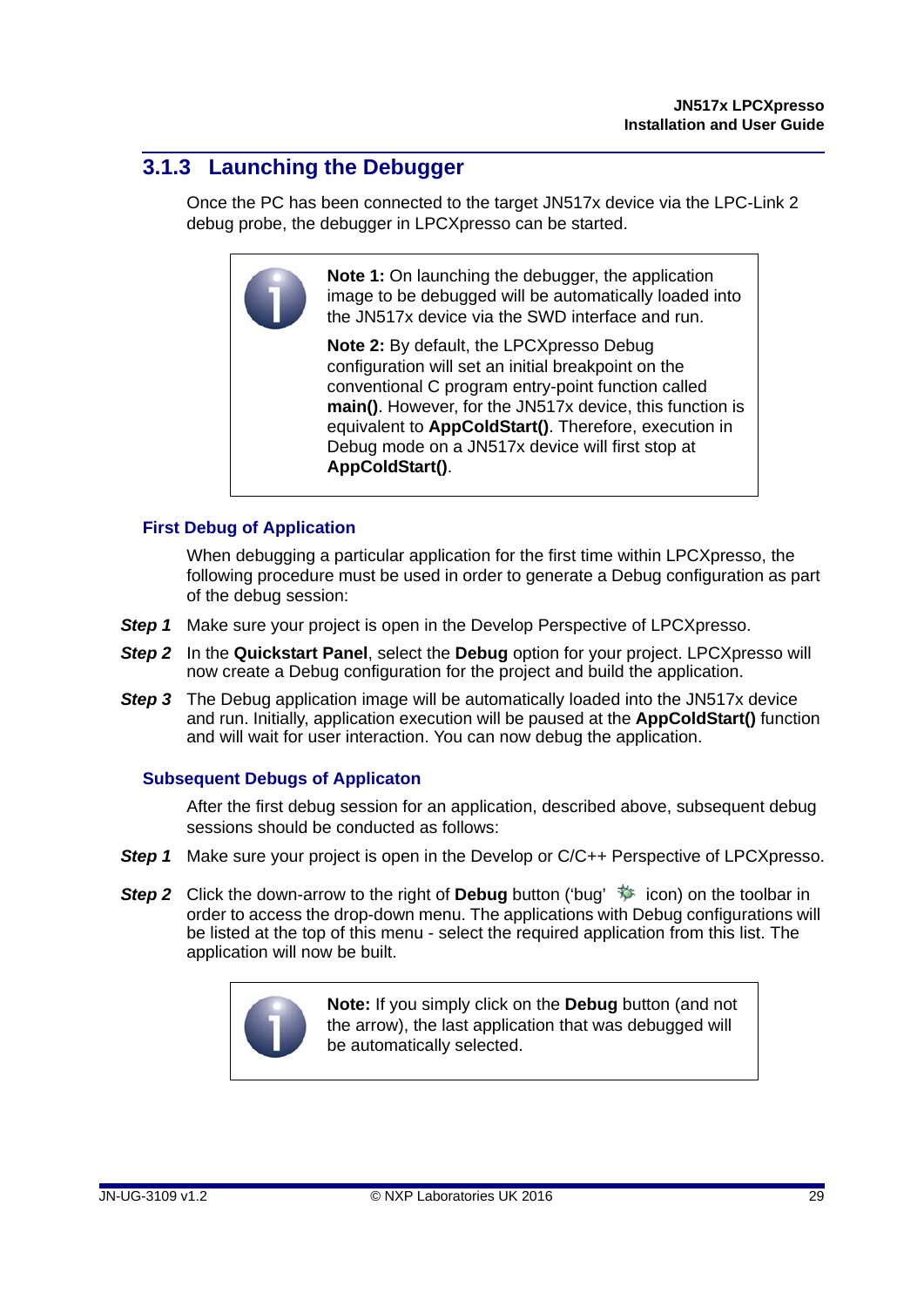#### *Chapter 3 Debugging an Application*

- **Step 3** If you started in the C/C++ Perspective, LPCXpresso will now try to switch to the Debug Perspective but will request permission by displaying the **Confirm Perspective Switch** dialogue box. Accept this switch by clicking the **Yes** button (you may also wish to tick the **Remember my decision** checkbox so that this dialogue box is not displayed when the debugger is launched in the future). LPCXpresso will now display the Debug Perspective.
- **Step 4** The Debug application image will be automatically loaded into the JN517x device and run. Initially, application execution will be paused at the **AppColdStart()** function and will wait for user interaction. You can now debug the application via the Develop or Debug Perspective.



**Important:** When a debug session is no longer required, it must be ended using the **Terminate** button ( $\Box$  icon) on the toolbar. You can then revert back to the C/C++ Perspective - for example, by following the menu path **Window>Open Perspective>C/C++**. You should load a Release build of the application into the JN517x device in order to deactivate the SWD hardware.

# <span id="page-29-0"></span>**3.2 Serial Wire Viewer (SWV) Trace**

The JN517x family of wireless microcontrollers support the standard Cortex-M3 Serial Wire Viewer (SWV) trace, which is available when debugging via an SWD interface. This tracing mechanism does not provide full instruction tracing, but provides coverage analysis and interrupt statistics. Use of the SWV trace mechanism requires an SWD connection from the PC to the target device, as described in [Section 3.1.2.](#page-27-0)

The SDK includes a JN51xx Debug library, which is associated with the IEEE 802.15.4 layers of the software stack and is described in the *JN51xx Core Utilities User Guide (JN-UG-3116)*. When this library is initialised on the JN517x device via the **DBG\_vJtagInit()** function, it is configured to send output from the **DBG\_vPrintf()** function to the host debug console (PC). When an SWD (or JTAG) connection is used, the output is transferred from the target JN517x device to the host via the ARM semihosting mechanism. This mechanism affects the timing of the program under debug because the processor core must stop and transfer control to the debug hardware in order to output the data.

> **Note:** SWV trace requires an additional pin to be enabled on the JN517x device. The DEBUG\_MODE variable, which is configured in the application makefile or through the LPCXpresso build configuration environment, must be set to SWD\_TRACE to enable the additional pin.

For information on performing an SWV trace from LPCXpresso, refer to the *LPCXpresso IDE SWO Trace Guide*.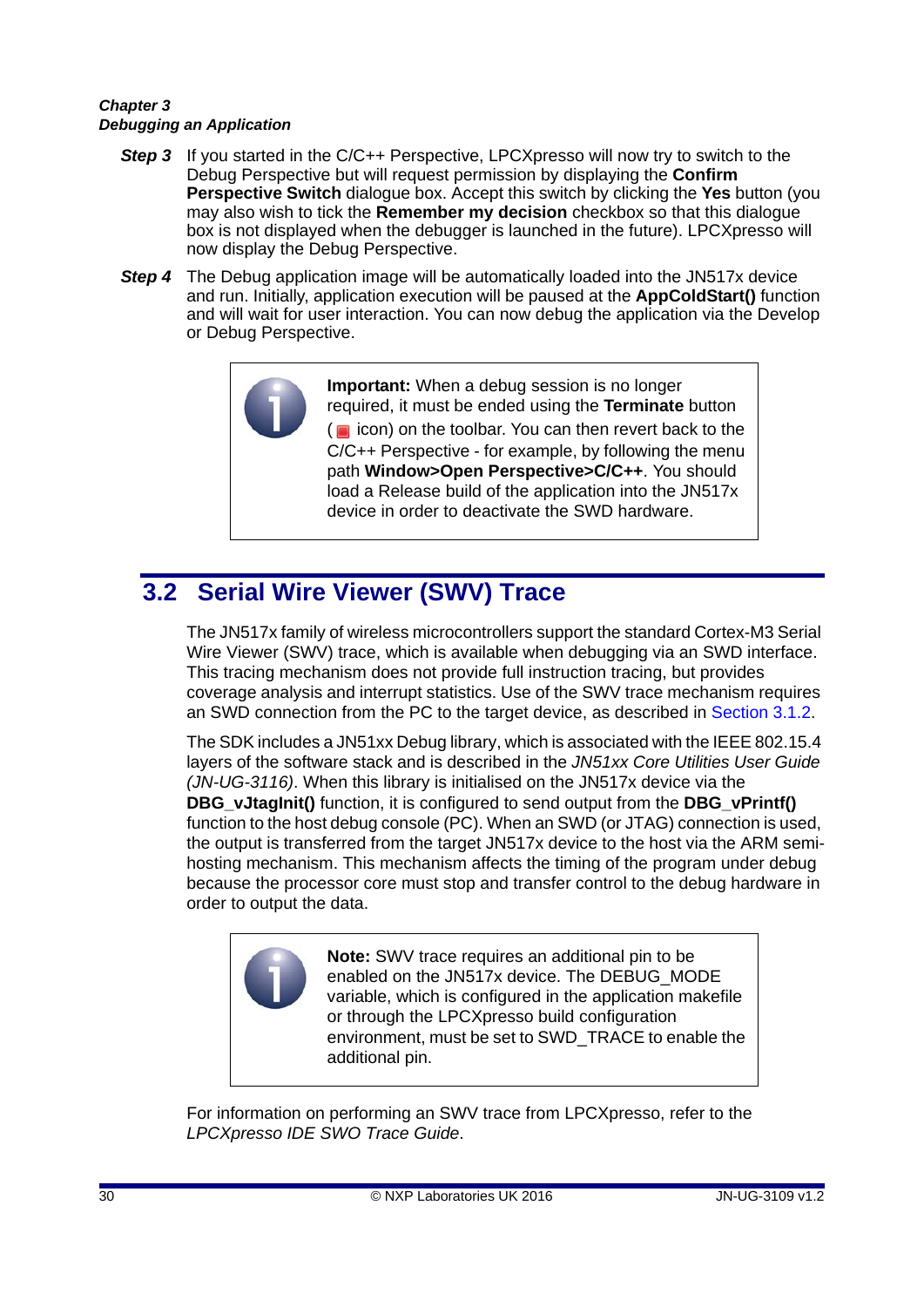# <span id="page-30-3"></span><span id="page-30-0"></span>**Appendices**

# <span id="page-30-4"></span><span id="page-30-1"></span>**A. Identifying the PC Communications Port Used**

When connecting a USB port of your PC to a serial device, you need to find out which serial communications port your PC has allocated to the connection, as described below (for Windows 7 and 8).

*Step 1* In the Windows **Start** menu, open the **Control Panel** by following the menu path: **Start>Control Panel** (Windows 7) or

**Start>All Apps>Control Panel** (Windows 8)

*Step 2* From the **Control Panel**, open the **Device Manager** by following the path: **System>Device Manager** (Windows 7) or

**System & Security>Device Manager** (Windows 8)

- *Step 3* Within the **Device Manager** screen:
	- *a)* Look for the **Ports** folder in the list of devices and unfold it.
	- **b**) Identify the port which is connected to the serial device (it will be labelled 'USB Serial Port') and make a note of it (e.g. COM1).

### <span id="page-30-2"></span>**B. Creating and Using Serial Terminals**

LPCXpresso can provide a serial terminal emulator which allows the display of output from an application running on a connected device, as well as input to the application typed into the PC keyboard. This terminal emulator appears as a 'Terminal' tab in the bottom pane of the workbench. It is possible to have multiple Terminal tabs associated with multiple devices. Each Terminal tab is associated with the serial communications port to which a device is connected - the relevant port number is displayed at the top of the Terminal tab 'screen'.

The sub-sections below describe how to create/enable a Terminal tab to receive the output from an application running on a connected device.

> **Note 1:** The following procedures assume that the devices have been connected to the PC and the serial communications ports to which the devices are connected have been determined as described in [Appendix A.](#page-30-1)

**Note 2:** A Terminal tab will be automatically disconnected from the associated serial port when the integrated Flash programming tool is used. The connection will be automatically re-established when the Flash programming has completed.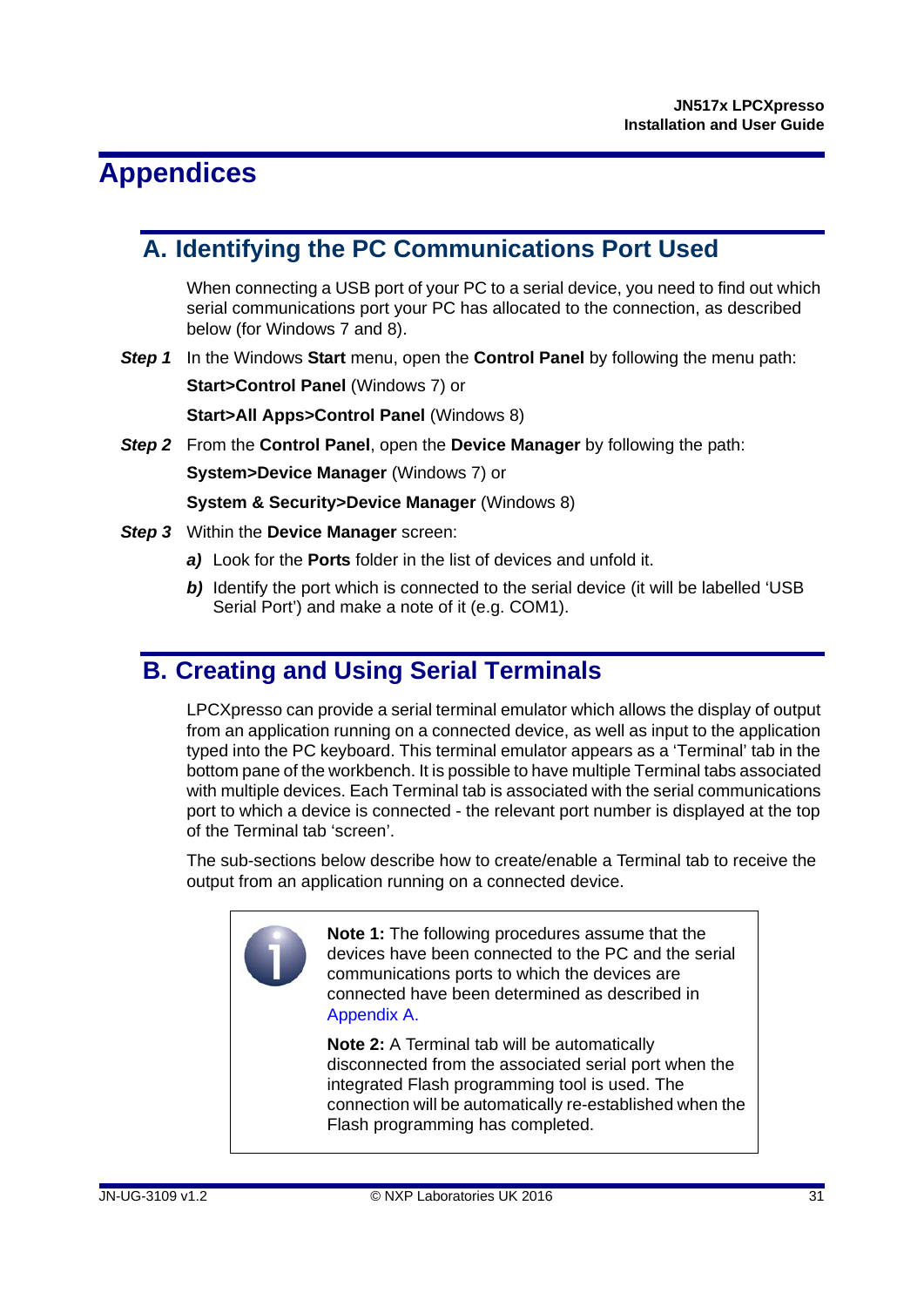### <span id="page-31-1"></span><span id="page-31-0"></span>**B.1 Creating/Enabling a Terminal Tab**

A Terminal tab is provided by default in the bottom pane of the LPCXpresso window this first such tab is numbered **Terminal 1**. To use this tab, it must be associated with a serial port/device. Further Terminal tabs can also be created for other serial connections.

To enable or create a Terminal tab and associate it with a particular serial port/device:

- **Step 1** To enable the default Terminal tab in LPCXpresso, click on it or follow the menu path **Window>Show View>Terminal**.
- **Step 2** To associate this Terminal tab with a device, click the **Settings** button ( **in** icon) on the toolbar in the top-right of the pane. This displays the **Terminal Settings** dialogue box (shown below).

| <b>X</b> Terminal Settings | $\overline{\mathbf{x}}$ |  |  |
|----------------------------|-------------------------|--|--|
| <b>View Settings:</b>      |                         |  |  |
|                            | View Title: Terminal 1  |  |  |
|                            | Encoding: ISO-8859-1    |  |  |
| <b>Connection Type:</b>    |                         |  |  |
| Serial                     |                         |  |  |
| Settings:                  |                         |  |  |
| Port:                      | COM1                    |  |  |
| <b>Baud Rate:</b>          | 57600                   |  |  |
| Data Bits:                 | 8                       |  |  |
| <b>Stop Bits:</b>          | $\mathbf{1}$            |  |  |
| Parity:                    | None                    |  |  |
| <b>Flow Control:</b>       | None                    |  |  |
| Timeout (sec): 5           |                         |  |  |
|                            |                         |  |  |
| OK<br>Cancel               |                         |  |  |

- *Step 3* In the **Terminal Settings** dialogue box (shown above), provide the following information:
	- *a)* In the **Port** field, from the drop-down list, select the serial communications port used for the connection to the device to be associated with the Terminal tab.
	- *b)* In the **Baud Rate** field, from the drop-down list, select the baud rate for the connection between the device and Terminal tab.

If you wish, you may also change the name of the tab in the **View Title** field.

Click **OK** to save the settings.

- *Step 4* Connect the terminal to the associated serial communications port by clicking the **Connect** button (**N** icon) in the top-right of the pane (also see Note 2 on page [31\)](#page-30-2).
- *Step 5* If required, you can add another Terminal tab by clicking the **Add Terminal** button ( $\mathbb{S}^{\bullet}$  icon) on the toolbar in the top-right of the pane and then configuring this serial terminal as described from Step 2.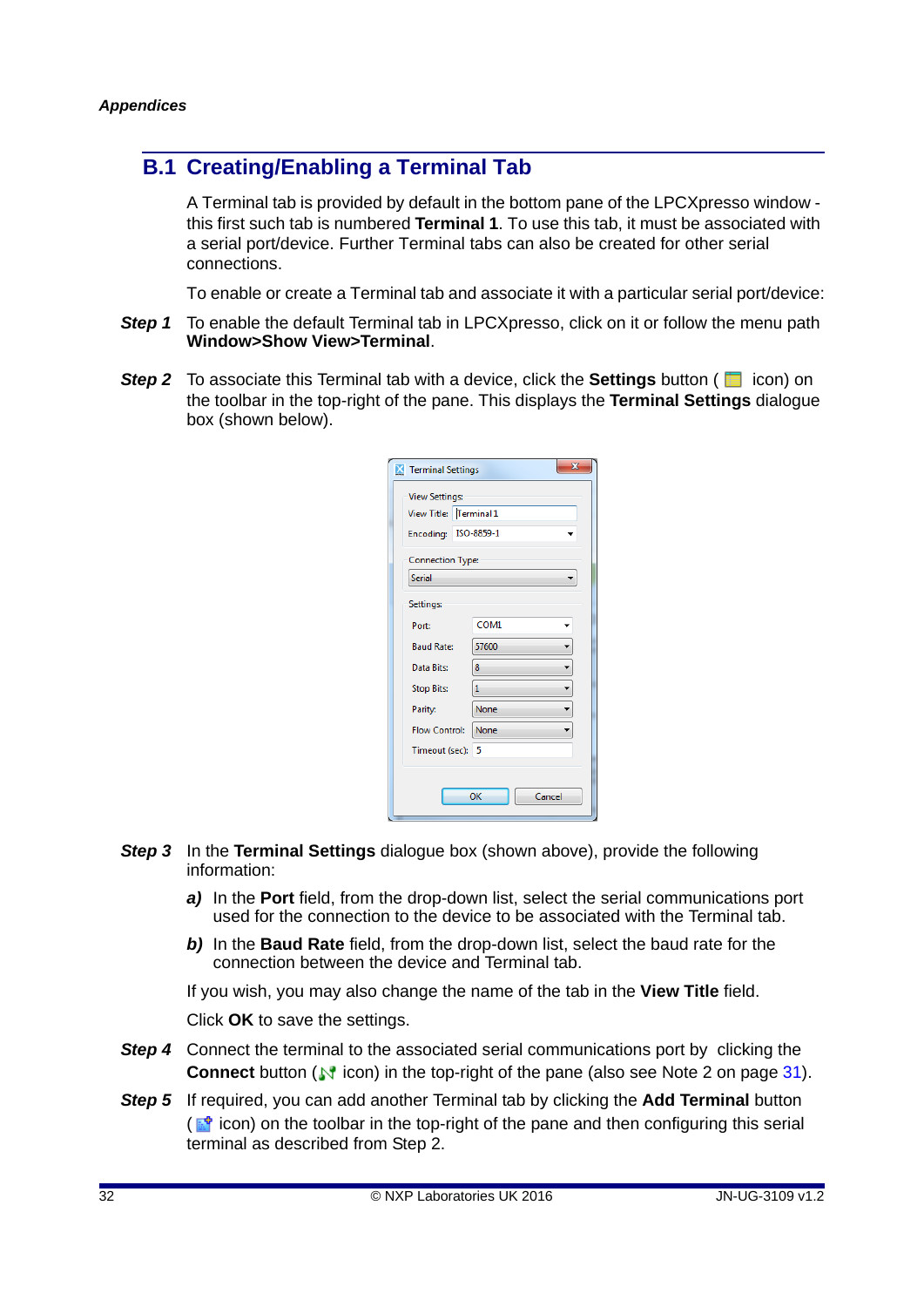#### <span id="page-32-1"></span><span id="page-32-0"></span>**B.2 Including a Terminal Tab in a Run Configuration**

A Terminal tab can be assigned to a device in a Run Configuration (see [Section 2.4\)](#page-23-1) as follows (this procedure allows Terminal tabs to be assigned to multiple devices):

- *Step 1* Within LPCXpresso, follow the menu path **Run>Run Configurations** to launch the **Run Configurations** dialogue box.
- *Step 2* Under **Program NXP Devices** in the left panel, click on the Run Configuration to be modified.

| <b>X</b> Run Configurations                                                                                                                                                           |                                                                                                                                   | $\overline{\mathbf{x}}$ |
|---------------------------------------------------------------------------------------------------------------------------------------------------------------------------------------|-----------------------------------------------------------------------------------------------------------------------------------|-------------------------|
| Create, manage, and run configurations                                                                                                                                                |                                                                                                                                   |                         |
| <b>图 ※ 日 キャ</b><br>Ľ<br>type filter text<br>$\overline{c}$ C/C++ (NXP Semiconductors)<br>$\boxed{c}$ C/C++ Application<br>Launch Group<br>Program JN51xx Devices<br>New_configuration | Name: Test Configuration<br>Programming   Build   Console<br>Common<br>Launch console after programming<br>Baud rate: 115200<br>٠ | Select ports            |
| $\blacktriangleleft$<br>$\mathbf{H}$ .<br>Þ.<br>Filter matched 5 of 5 items                                                                                                           | Apply                                                                                                                             | Revert                  |
| ?                                                                                                                                                                                     | Run                                                                                                                               | Close                   |

- **Step 3** On the **Console** tab on the right (see above), provide the following information:
	- *a)* From the first drop-down list, select the serial communications port(s) used for the connection(s) to the target device(s) to be associated with a Terminal tab.
	- **b)** From the second drop-down list, select the baud rate for the connection(s) with the Terminal tab(s).

The configured Terminal tab(s) will automatically connect to the specified serial port(s) (also see Note 2 on page [31](#page-30-2)).

- *Step 4* To save the configuration, click the **Apply** button.
- *Step 5* To execute the Run Configuration, click the **Run** button, otherwise click the **Close** button.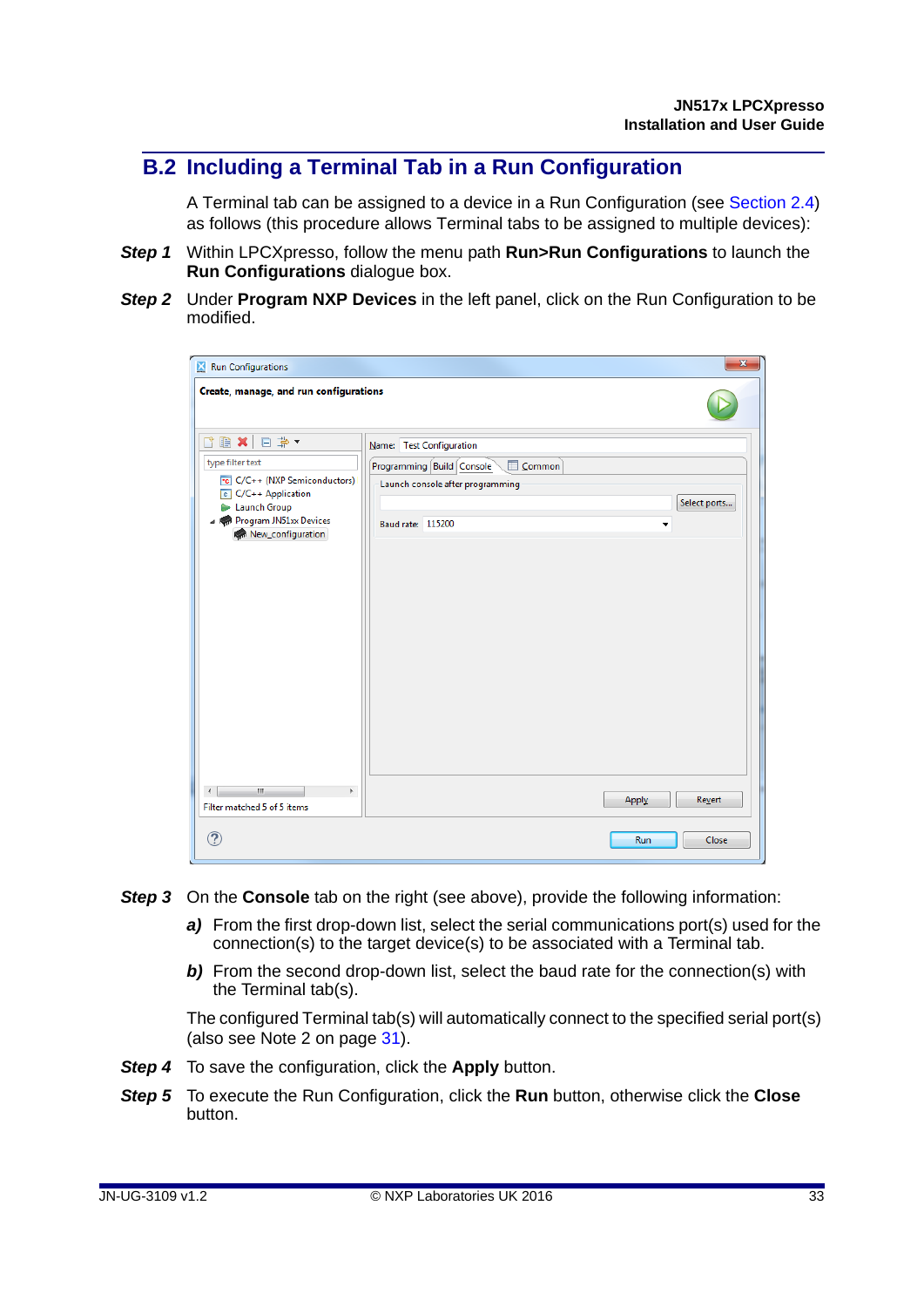### <span id="page-33-1"></span><span id="page-33-0"></span>**C. Reading the Contents of Flash Memory and EEPROM**

LPCXpresso allows you to read the contents of the Flash memory and/or EEPROM of a JN517x device and dump the output to the file system on your PC.

To read the contents of the Flash memory and/or EEPROM of a connected JN517x device:

- *Step 1* Ensure that the JN517x device to be accessed (which may be mounted on a board or module) is connected to a USB port of your PC.
- **Step 2** Determine which serial communications port on your PC has been allocated to the USB connection - to identify the relevant port, refer to [Appendix A.](#page-30-1)
- **Step 3** If not already running, launch LPCXpresso.
- *Step 4* In LPCXpresso, follow the menu path **Devices>Read Device**. The following dialogue box will now appear.

| $\overline{\mathbf{x}}$<br>X Read Device    |
|---------------------------------------------|
| Connection                                  |
| Port: COM6<br>Baud Rate: 1000000<br>Refresh |
| Flash                                       |
| Read Flash                                  |
|                                             |
| Workspace<br>File System                    |
| <b>EEPROM</b>                               |
| Read EEPROM                                 |
|                                             |
| Workspace<br>File System                    |
| Library: 0.10 (r70698)<br>Read<br>Cancel    |

**Step 5** In the dialogue box (shown above), configure the memory access as follows:

- **Connection** Fill in the **Port** and **Baud Rate** fields as follows:
	- **Port** Select the serial communications port used for the connection, as determined in Step 2
	- **Baud Rate** Select the required data rate, in bps (normally, the default value of 1000000 should be used)
- **Flash** To read from Flash memory, complete this section as follows:
	- Tick the **Read Flash** checkbox.
	- Navigate to the directory in which you wish the output file to be created (if this is in your workspace, use the **Workspace** button, otherwise use the **File System** button) and add the required filename to the end of the path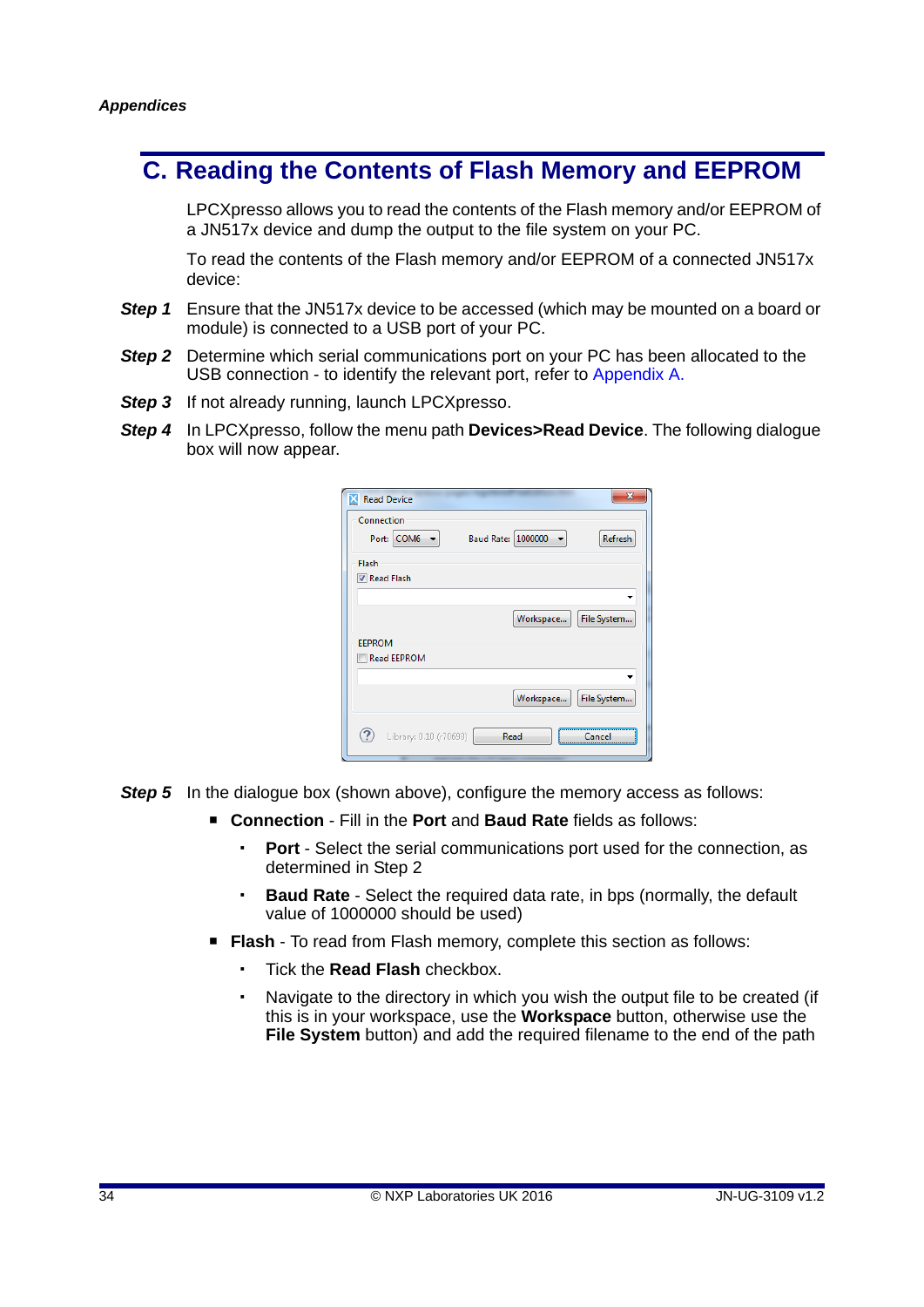- **EEPROM** To read from EEPROM, complete this section as follows:
	- Tick the **Read EEPROM** checkbox.
	- Navigate to the directory in which you wish the output file to be created (if this is in your workspace, use the **Workspace** button, otherwise use the **File System** button) and enter the required filename

Click the **Read** button. The dialogue box will now disappear and the contents of the specified memory will be read and output to the specified file(s).

### <span id="page-34-1"></span><span id="page-34-0"></span>**D. Installing the FTDI Device Driver for USB Connections**

The first time that you make a USB connection between your PC and a kit component which features the FTDI FT232 chip, you may be prompted to install the device driver for the chip on your PC. You will need to obtain the driver from the Internet, but the method required to obtain the driver differs between Windows and Linux, as described below.



**Note:** To perform the installation, a device or cable containing an FTDI chip must be connected to a USB port of your PC.

#### **Windows**

You must obtain the driver for your operating system from the VCP drivers page of the FTDI web site:

#### **www.ftdichip.com/Drivers/VCP.htm**

Download the required driver to your desktop and double-click on its icon to install.

#### **Linux**

The FTDI driver must be downloaded and compiled manually. For example, on Ubuntu 14.04 the driver can be downloaded, compiled and installed by running the following commands:

```
sudo apt-get install build-essential cmake swig libusb-1.0-0-dev
wget http://www.intra2net.com/en/developer/libftdi/download/libftdi1-1.2.tar.bz2
tar xvf libftdi1-1.2.tar.bz2
cd libftdi1-1.2
mkdir build
cd build
cmake -DCMAKE_INSTALL_PREFIX="/usr/" ../
make
sudo make install
```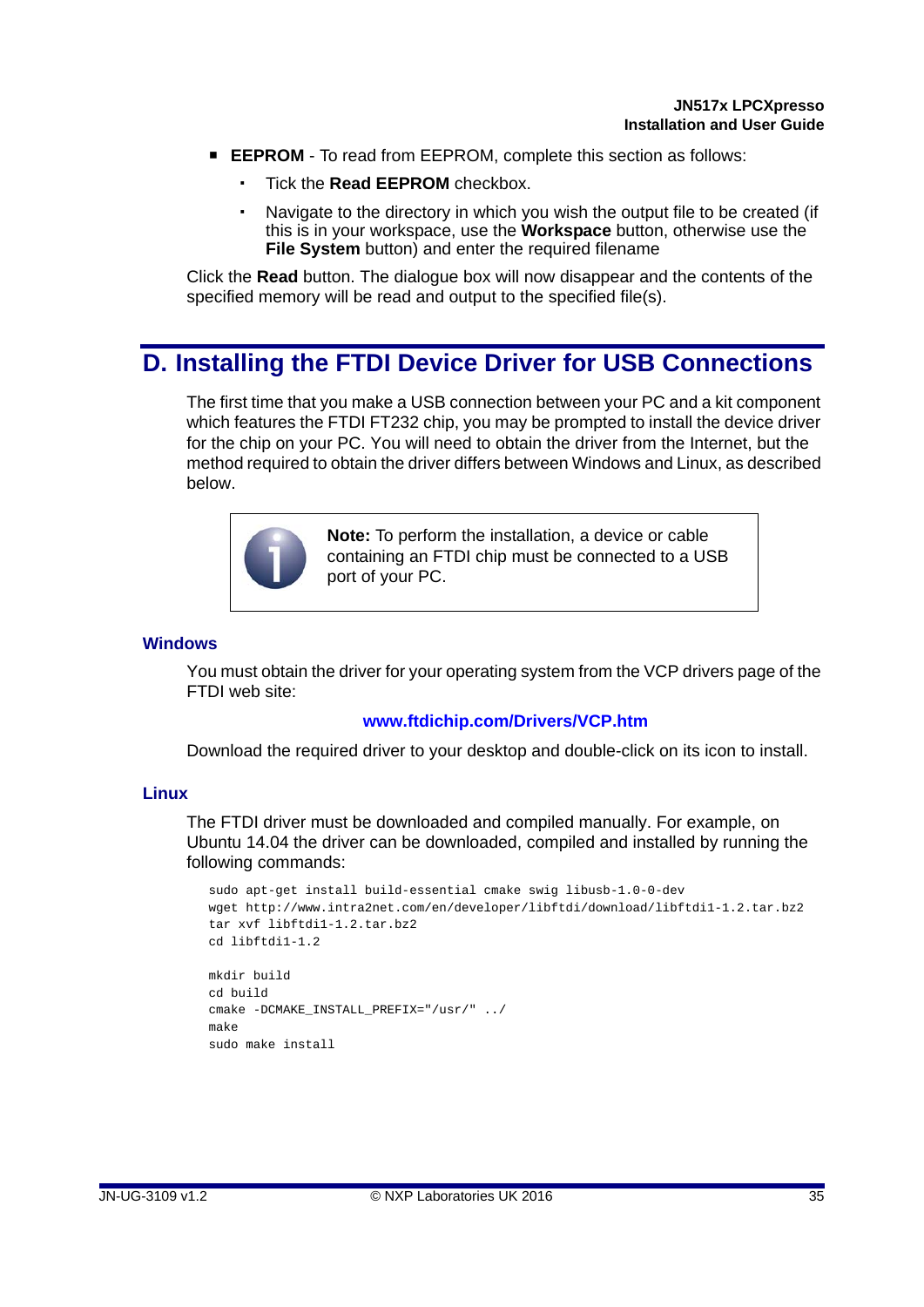*Appendices*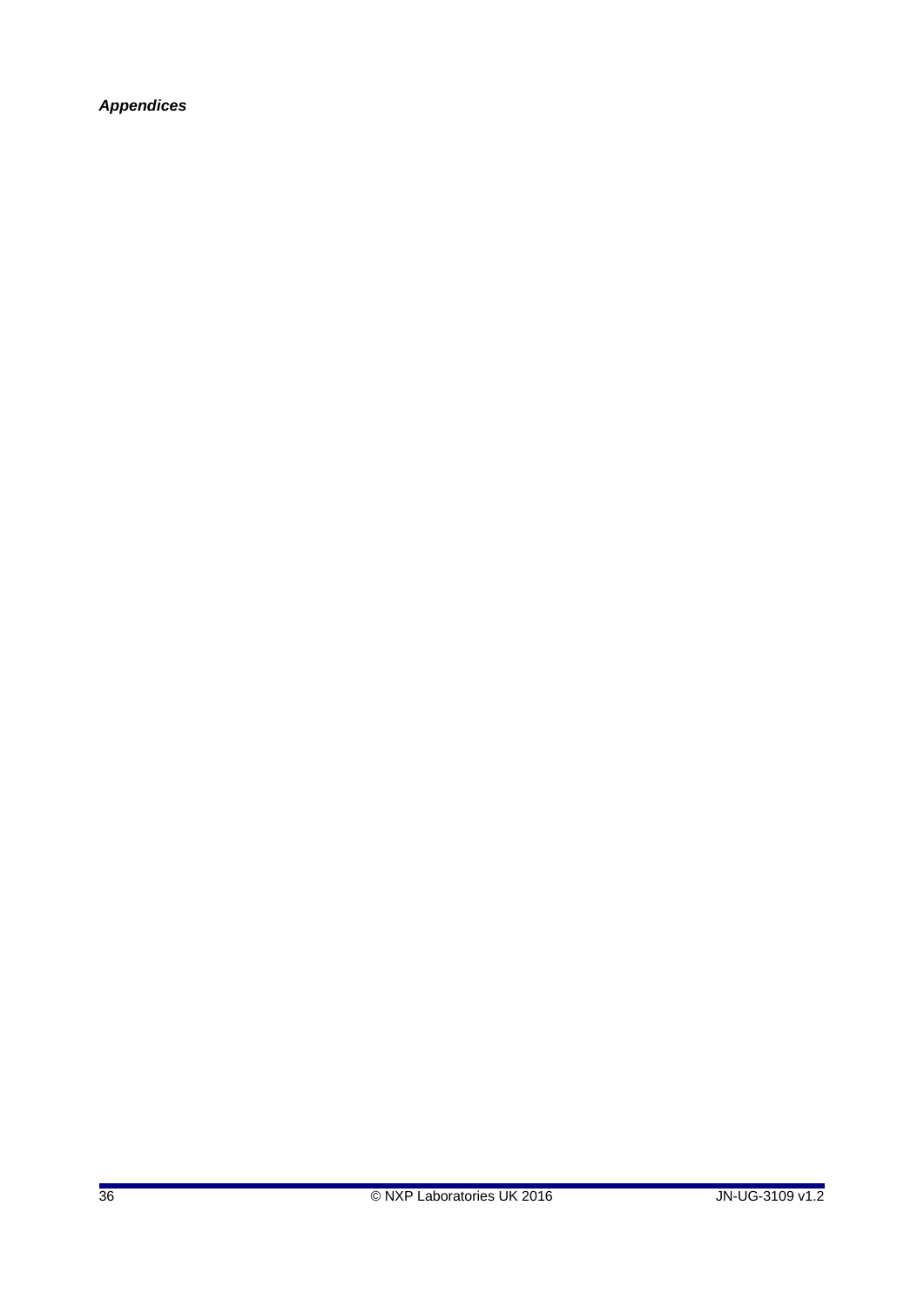#### **Revision History**

| <b>Version</b> | <b>Date</b>    | <b>Comments</b>                                                                                                                                                      |
|----------------|----------------|----------------------------------------------------------------------------------------------------------------------------------------------------------------------|
| 1.0            | 18-Feb-2016    | First public release                                                                                                                                                 |
| 1.1            | 11-July-2016   | Updated information on how to obtain LPCXpresso                                                                                                                      |
| 1.2            | $5 - Oct-2016$ | • Added LPCXpresso download and installation information,<br>including note about the LPCXpresso version<br>• Updated references to the LCPXpresso documentation set |